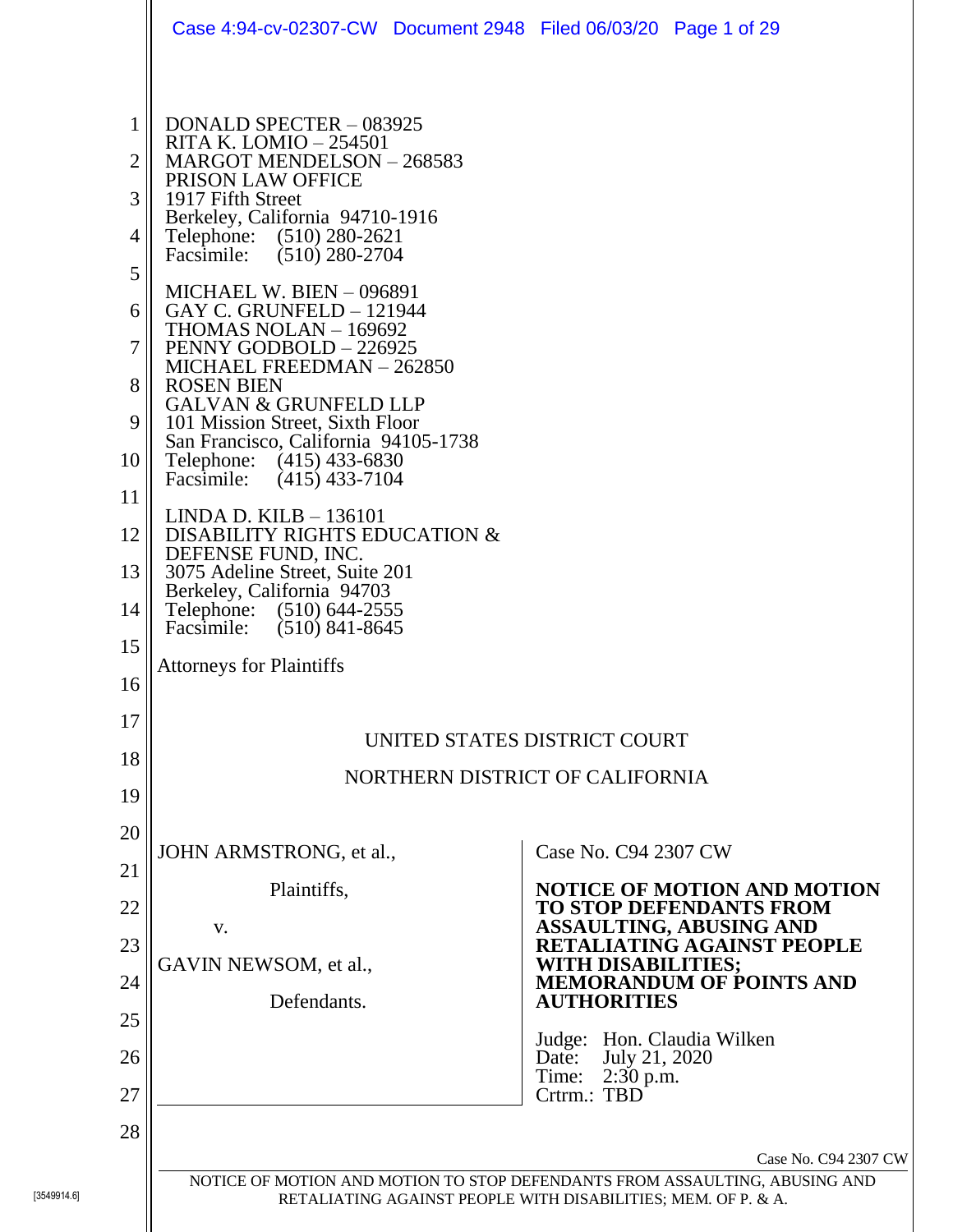|                     | Case 4:94-cv-02307-CW Document 2948 Filed 06/03/20 Page 2 of 29                                                                                                                                                       |
|---------------------|-----------------------------------------------------------------------------------------------------------------------------------------------------------------------------------------------------------------------|
| 1<br>$\overline{2}$ | <b>TABLE OF CONTENTS</b><br>Page                                                                                                                                                                                      |
|                     |                                                                                                                                                                                                                       |
| 3                   |                                                                                                                                                                                                                       |
| $\overline{4}$      |                                                                                                                                                                                                                       |
| 5<br>6              | I.<br>DEFENDANTS' ONGOING AND WIDESPREAD MISCONDUCT AND<br>DELAYS IN PRODUCING REQUESTED DISCOVERY HAVE NECESSITATED THE FILING OF THIS ADDITIONAL MOTION 3                                                           |
| 7<br>8              | П.<br>STAFF AT PRISONS THROUGHOUT CDCR ARE ASSAULTING AND                                                                                                                                                             |
| 9                   | Horrific Abuses of People With Disabilities are Occurring at Multiple<br>A.                                                                                                                                           |
| 10<br>11            | <b>B.</b><br>Staff at RJD Continue to Assault and Retaliate Against People with                                                                                                                                       |
| 12                  | $\mathcal{C}$ .                                                                                                                                                                                                       |
| 13<br>14            | Ш.<br>CDCR'S SYSTEM FOR INVESTIGATING AND DISCIPLINING STAFF<br>WHO ENGAGE IN MISCONDUCT IS BROKEN, LEAVING ABUSES                                                                                                    |
| 15<br>16            | CDCR NO LONGER PLANS TO INSTALL NEW SURVEILLANCE<br>IV.                                                                                                                                                               |
| 17                  |                                                                                                                                                                                                                       |
| 18<br>19            | DEFENDANTS ARE VIOLATING THE ADA, RA, AND ORDERS OF<br>$\mathbf{I}$ .<br>THIS COURT BY ALLOWING SYSTEMIC ABUSE AIMED AT                                                                                               |
| 20<br>21            | II.<br>THE ENVIRONMENT AT MANY CDCR PRISONS—WHERE<br>ARMSTRONG CLASS MEMBERS ARE TOO AFRAID OF STAFF TO<br>REQUEST ACCOMMODATIONS FOR THEIR DISABILITIES-<br>VIOLATES THE ADA, RA, AND PRIOR ORDERS OF THIS COURT  18 |
| 22<br>23            | DEFENDANTS ARE IN VIOLATION OF THIS COURT'S ORDERS<br>III.                                                                                                                                                            |
| 24                  | THE SYSTEMIC ADA VIOLATIONS REQUIRE SIGNIFICANT<br>IV.                                                                                                                                                                |
| 25<br>26<br>27      |                                                                                                                                                                                                                       |
| 28                  |                                                                                                                                                                                                                       |
|                     | Case No. C94 2307 CW<br>NOTICE OF MOTION AND MOTION TO STOP DEFENDANTS FROM ASSAULTING, ABUSING AND<br>RETALIATING AGAINST PEOPLE WITH DISABILITIES; MEM. OF P. & A.                                                  |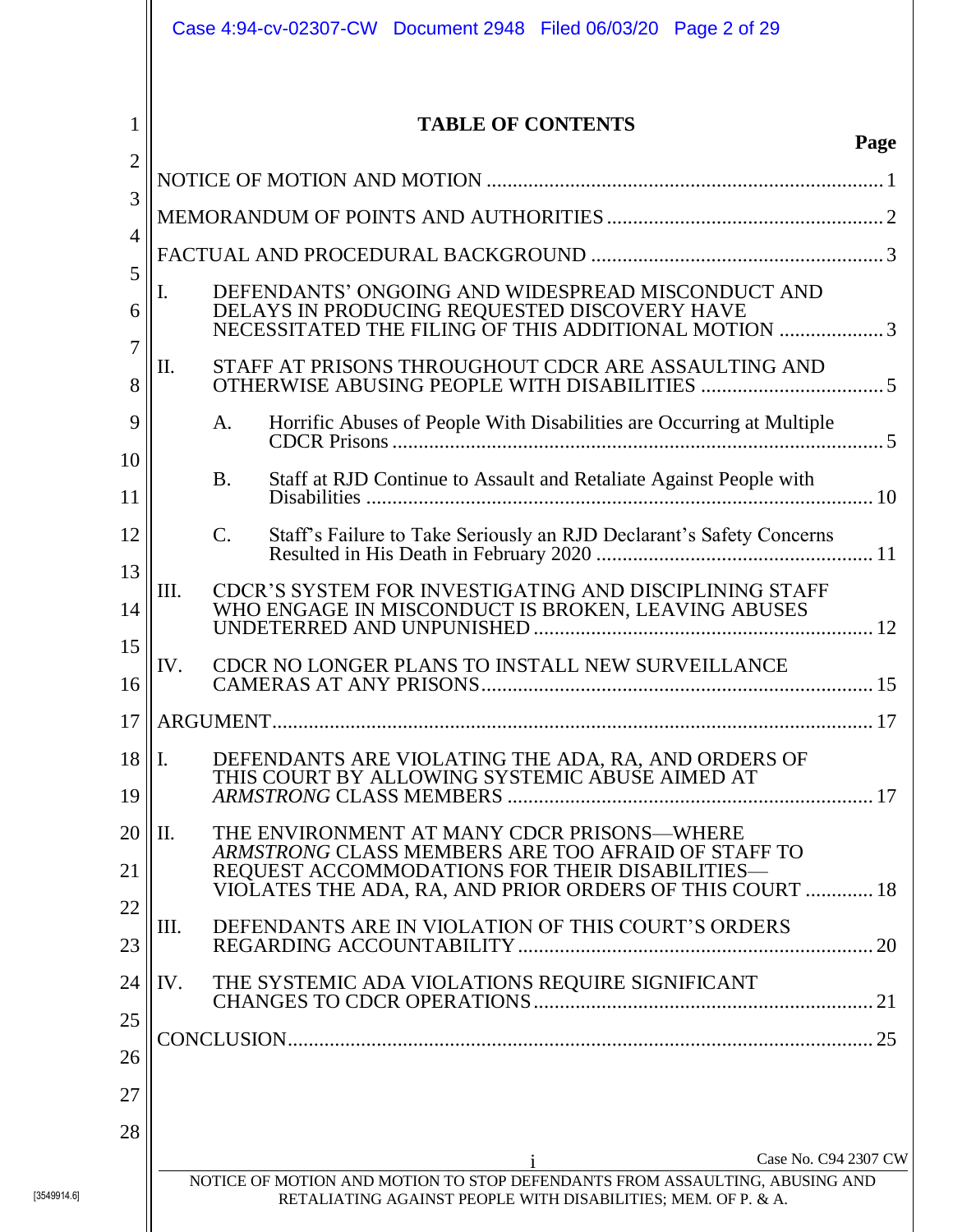|                          | Case 4:94-cv-02307-CW Document 2948 Filed 06/03/20 Page 3 of 29                                                                              |
|--------------------------|----------------------------------------------------------------------------------------------------------------------------------------------|
| 1<br>$\overline{2}$      | <b>TABLE OF AUTHORITIES</b><br>Page                                                                                                          |
| 3<br>$\overline{4}$<br>5 | <b>CASES</b><br>Arizona Dream Act Coalition v. Brewer,                                                                                       |
| 6<br>$\overline{7}$      | Armstrong v. Brown,<br>Armstrong v. Davis,                                                                                                   |
| 8<br>9<br>10             | Armstrong v. Wilson,                                                                                                                         |
| 11<br>12                 | Ashker v. Newsom,<br>No. 09-CV-05796-CW (RMI), 2019 WL 330461 (N.D. Cal. Jan. 25, 2019)  22<br>Brown v. City of Tucson,                      |
| 13<br>14<br>15           | Brown v. Plata,<br>Chess v. Dovey,                                                                                                           |
| 16<br>17                 | Duvall v. Cty. of Kitsap,                                                                                                                    |
| 18<br>19                 | $EEOC$ v. Day & Zimmerman NPS, Inc.,<br>Farmer v. Brennan,                                                                                   |
| 20<br>21<br>22           | Hoptowit v. Spellman,                                                                                                                        |
| 23<br>24                 | Hudson v. McMillian,<br>Kiman v. New Hampshire Dep't of Corr.,                                                                               |
| 25<br>26                 | Parsons v. Ryan,                                                                                                                             |
| 27<br>28                 | Purcell v. Pennsylvania Dep't of Corr.,<br>No. CIV. A. 95-6720, 1998 WL 10236 (E.D. Pa. Jan. 9, 1998) 19<br>Case No. C94 2307 CW<br>11       |
|                          | NOTICE OF MOTION AND MOTION TO STOP DEFENDANTS FROM ASSAULTING, ABUSING AND<br>RETALIATING AGAINST PEOPLE WITH DISABILITIES; MEM. OF P. & A. |

[3549914.6]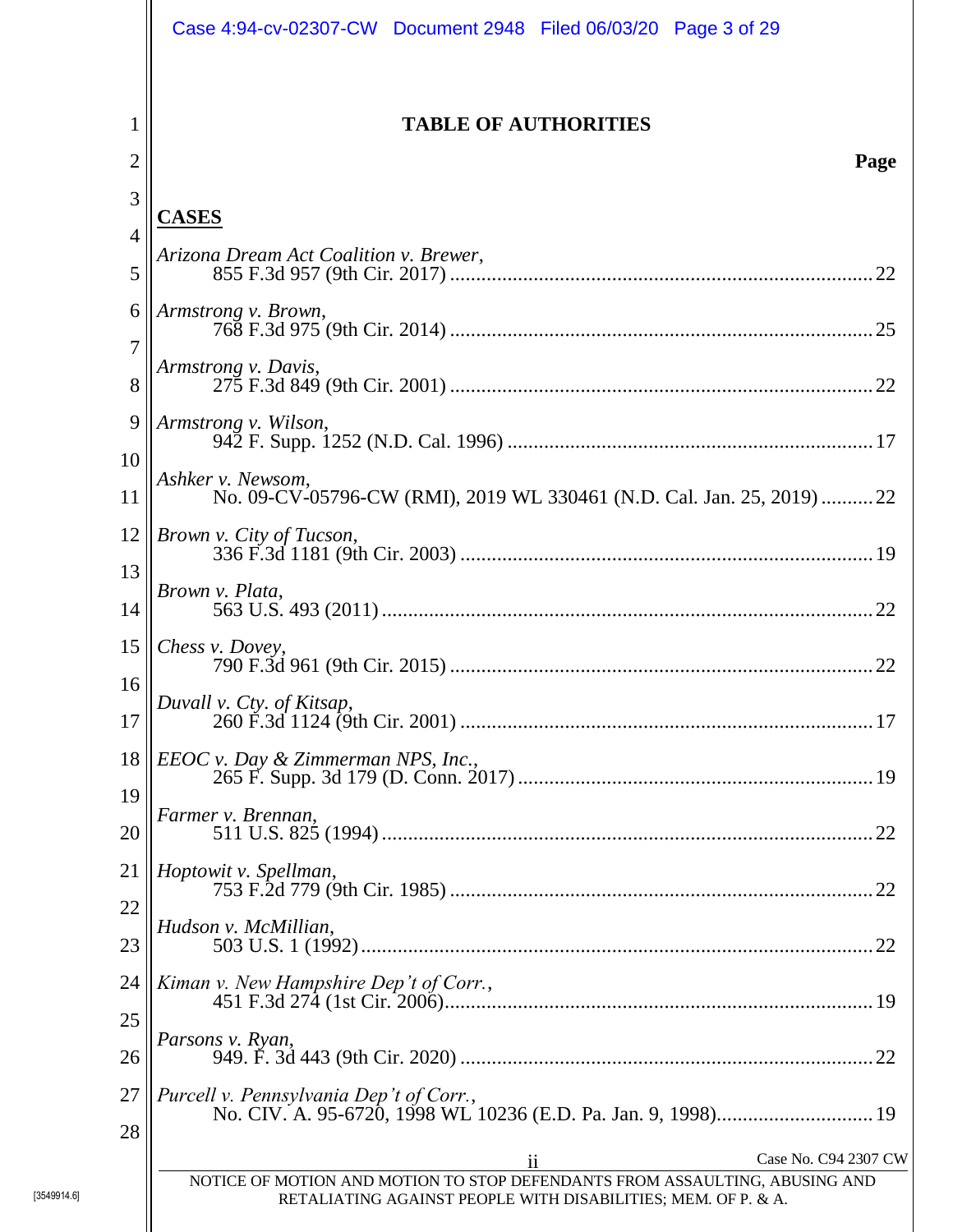|                                     | Case 4:94-cv-02307-CW  Document 2948  Filed 06/03/20  Page 4 of 29                                                                                       |
|-------------------------------------|----------------------------------------------------------------------------------------------------------------------------------------------------------|
| $\mathbf{1}$<br>$\overline{2}$<br>3 | Sheehan v. City and County of San Francisco,<br>743 F.3d 1211 (9th Cir. 2014), rev'd in part on other grounds, 575 U.S. 600<br>Updike v. Multnomah Cty., |
| $\overline{4}$<br>5                 | Vos v. City of Newport Beach,                                                                                                                            |
| 6<br>7                              | Wolff v. McDonnell,                                                                                                                                      |
| 8                                   | <b>STATUTES</b>                                                                                                                                          |
| 9                                   |                                                                                                                                                          |
| 10                                  |                                                                                                                                                          |
| 11                                  |                                                                                                                                                          |
| 12                                  | <b>RULES</b>                                                                                                                                             |
| 13                                  |                                                                                                                                                          |
| 14                                  |                                                                                                                                                          |
| 15                                  |                                                                                                                                                          |
| 16                                  | <b>REGULATIONS</b>                                                                                                                                       |
| 17                                  |                                                                                                                                                          |
| 18                                  |                                                                                                                                                          |
| 19                                  |                                                                                                                                                          |
| 20                                  |                                                                                                                                                          |
| 21                                  |                                                                                                                                                          |
| 22                                  |                                                                                                                                                          |
| 23                                  |                                                                                                                                                          |
| 24                                  |                                                                                                                                                          |
| 25                                  |                                                                                                                                                          |
| 26                                  |                                                                                                                                                          |
| 27                                  |                                                                                                                                                          |
| 28                                  | Case No. C94 2307 CW                                                                                                                                     |
|                                     | iii<br>NOTICE OF MOTION AND MOTION TO STOP DEFENDANTS FROM ASSAULTING, ABUSING AND                                                                       |
|                                     | RETALIATING AGAINST PEOPLE WITH DISABILITIES; MEM. OF P. & A.                                                                                            |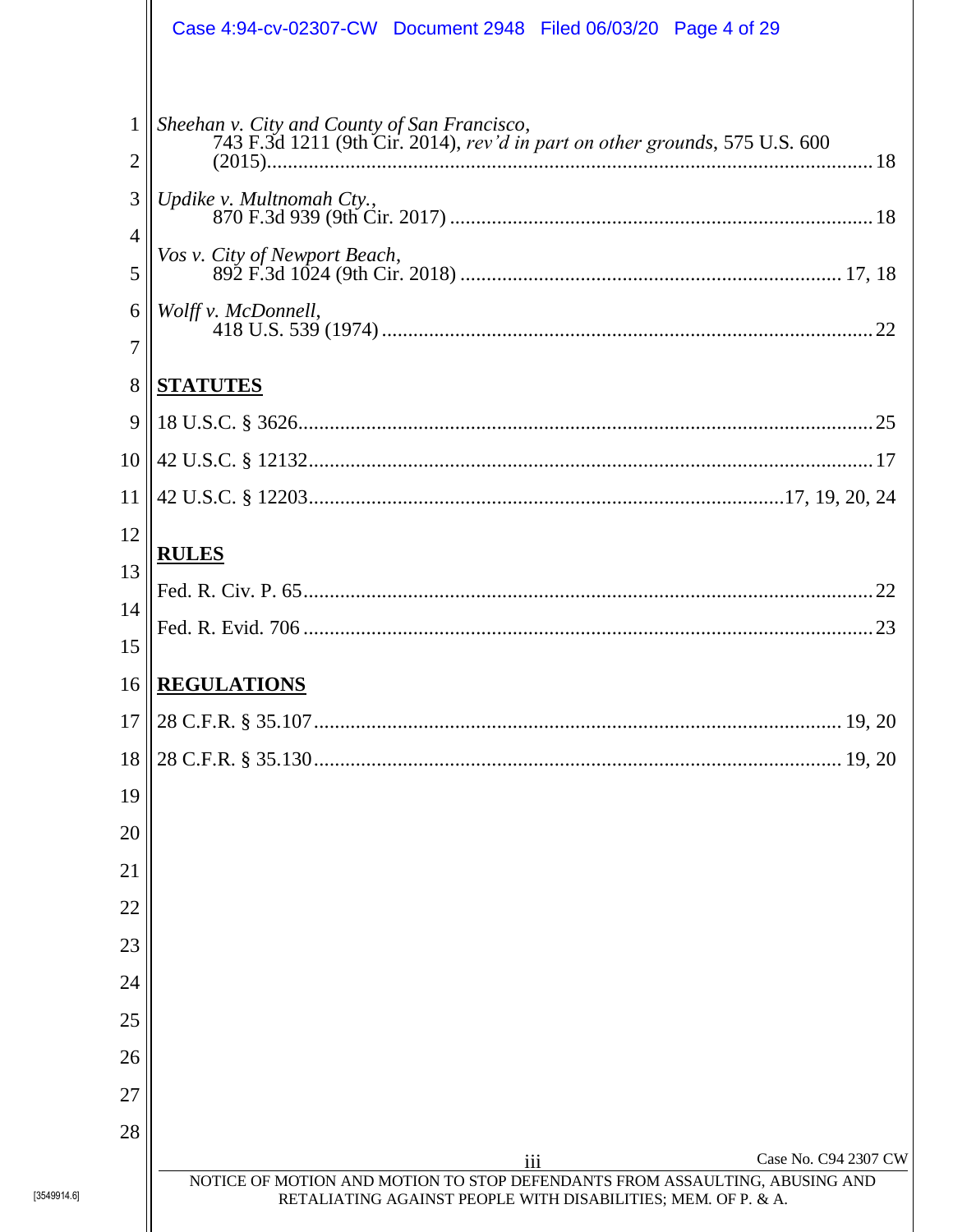<span id="page-4-0"></span>1

## **NOTICE OF MOTION AND MOTION**

2 TO ALL PARTIES AND THEIR ATTORNEYS OF RECORD:

3 4 5 6 7 8 9 10 11 12 13 14 15 16 17 18 19 20 21 22 23 24 25 26 27 28 Case No. C94 2307 CW NOTICE OF MOTION AND MOTION TO STOP DEFENDANTS FROM ASSAULTING, ABUSING AND RETALIATING AGAINST PEOPLE WITH DISABILITIES; MEM. OF P. & A. PLEASE TAKE NOTICE that on July 21, 2020, at 2:30 p.m., or as soon thereafter as the matter may be heard, in the Courtroom of the Honorable Claudia Wilken, located at 1301 Clay Street, Plaintiffs John Armstrong, *et al.*, will and hereby do move the Court for an order to stop Defendants Gavin Newsom, *et al.*, from assaulting, abusing and retaliating against people with disabilities ("Motion"). This Motion is based on this Notice of Motion and Memorandum of Points and Authorities, the Proposed Order, and the Declarations of Gay Crosthwait Grunfeld, Michael Freedman, Thomas Nolan, and Jeffrey Schwartz, filed herewith, Plaintiffs' Motion to Stop Defendants from Assaulting, Abusing and Retaliating Against Incarcerated People with Disabilities at R.J. Donovan Correctional Facility and supporting pleadings, *see* Dkt. 2922 to 2922-8, all of which are incorporated herein by reference, the entire record in this action, and such other materials and argument as may be presented before or at the hearing. DATED: June 3, 2020 Respectfully submitted, ROSEN BIEN GALVAN & GRUNFELD LLP By: */s/ Michael Freedman* Michael Freedman Attorneys for Plaintiffs / / / / / / / / / / / / / / / / / /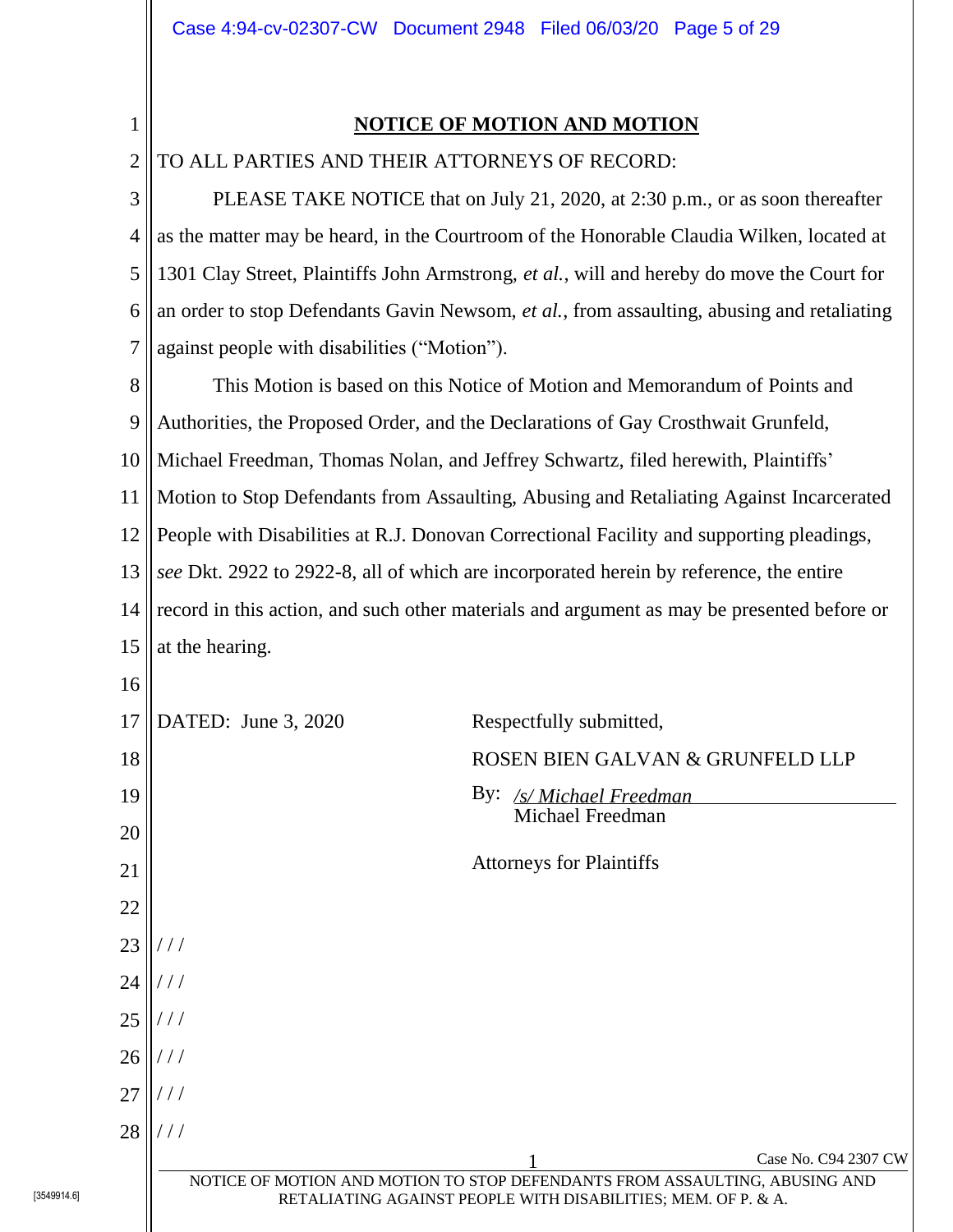<span id="page-5-0"></span>1

# **MEMORANDUM OF POINTS AND AUTHORITIES**

2 3 4 5 6 7 8 9 10 11 12 13 On February 28, 2020, Plaintiffs filed the Motion to Stop Defendants From Assaulting, Abusing and Retaliating Against People with Disabilities at R.J. Donovan Correctional Facility ("RJD Motion"). *See* Dkt. 2922. Plaintiffs have filed the instant Motion—which incorporates by reference all pleadings filed in support of the RJD Motion, Dkts. 2922 to 2922-8, and relies on identical legal arguments—(1) to present further evidence that systemic misconduct that violates the rights of people with disabilities is occurring at many prisons within the California Department of Corrections and Rehabilitation ("CDCR"), not just at RJD, and (2) to seek state-wide relief commensurate with the scope of the violations. Plaintiffs have filed this separate Motion because Defendants objected to Plaintiffs supplementing the record and submitting a broader proposed order for the RJD Motion, even though the majority of new evidence was not available to Plaintiffs when they filed the RJD Motion.

14 15 16 17 18 19 20 21 22 23 With this Motion, thirty-nine people with disabilities have submitted new declarations describing shocking abuses they experienced or witnessed at CSP – Los Angeles County ("LAC"), California Correctional Institution ("CCI"), Kern Valley State Prison ("KVSP"), CSP – Corcoran ("COR"); and Substance Abuse and Treatment Facility ("SATF"). Plaintiffs also collected nineteen additional declarations from incarcerated people at RJD about assaults and retaliation that occurred in just the last four months. Notwithstanding the ongoing abuse of people with disabilities and Defendants' repeated admissions that video surveillance would reduce staff misconduct, on May 14, 2020, CDCR abandoned its previously-proposed plan to install video cameras at RJD and two other prisons.

24 25 26 27 After the filing of the RJD Motion, Defendants also finally produced staff investigation and disciplinary documents from RJD that Plaintiffs requested in November 2019. Plaintiffs' expert on discipline and use of force, Jeffrey Schwartz, reviewed those materials and has concluded that problems with the staff misconduct complaint,

28 investigation, and disciplinary processes result in gross failures to hold officers

Case No. C94 2307 CW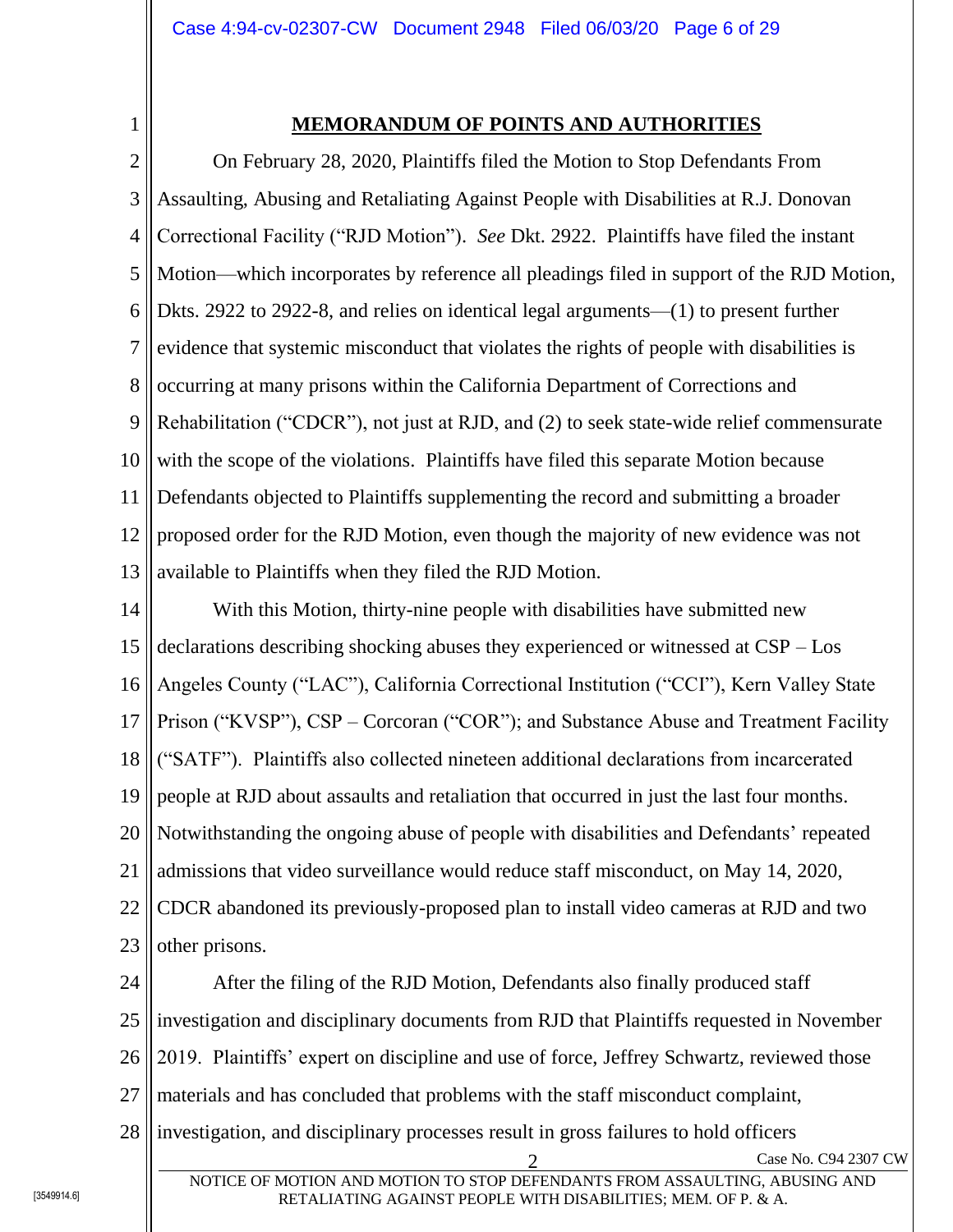1 2 3 4 5 6 7 accountable for their abuses of incarcerated people with disabilities. He further found that the profound shortcomings of the system allow staff to assault and retaliate against people with disabilities with near-impunity, only facing discipline in the rare cases when video evidence or staff reports make it impossible for CDCR to find that the misconduct did not occur. Mr. Schwartz concludes that CDCR's current system, even with the newlyimplemented Allegation Inquiry Management Section, is incapable of punishing wrongdoers and keeping incarcerated people with disabilities safe.

8 9 10 11 12 13 14 15 16 17 18 19 20 The evidence filed in support of the instant Motion, combined with the evidence submitted in support of the RJD Motion, demonstrates that abuse of people with disabilities is a system-wide problem. So long as *Armstrong* class members are being assaulted because they have a disability and are too afraid to request needed disability accommodations and so long as the officers who terrorize people with disabilities go unpunished, Defendants will remain out of compliance with the Americans with Disabilities Act ("ADA"), the Rehabilitation Act ("RA"), and prior orders of this Court. Plaintiffs respectfully request that the Court enter their Proposed Order, filed herewith, requiring Defendants to develop a plan to implement a number of remedies, including, but not limited to, immediately installing surveillance cameras at the prisons with the most pervasive misconduct and reforming and allowing for additional oversight of the staff complaint, investigation, and discipline process. The time has come to put an end to the terrible abuses of and retaliation against class members.

<span id="page-6-0"></span>21

### **FACTUAL AND PROCEDURAL BACKGROUND**

#### <span id="page-6-1"></span>22 23 **I. DEFENDANTS' ONGOING AND WIDESPREAD MISCONDUCT AND DELAYS IN PRODUCING REQUESTED DISCOVERY HAVE NECESSITATED THE FILING OF THIS ADDITIONAL MOTION**

24 25 26 27 28 3 Case No. C94 2307 CW NOTICE OF MOTION AND MOTION TO STOP DEFENDANTS FROM ASSAULTING, ABUSING AND Plaintiffs filed the RJD Motion on February 28, 2018. Dkt. 2922. In support of the Motion, Plaintiffs submitted, *inter alia*, declarations from fifty-four people with disabilities regarding assaults, abuse and retaliation they witnessed or experienced at RJD and other evidence of CDCR's failures to address the widespread misconduct, about which it has been aware for years. *See* RJD Mot. at 4-35. Plaintiffs also submitted evidence of

RETALIATING AGAINST PEOPLE WITH DISABILITIES; MEM. OF P. & A.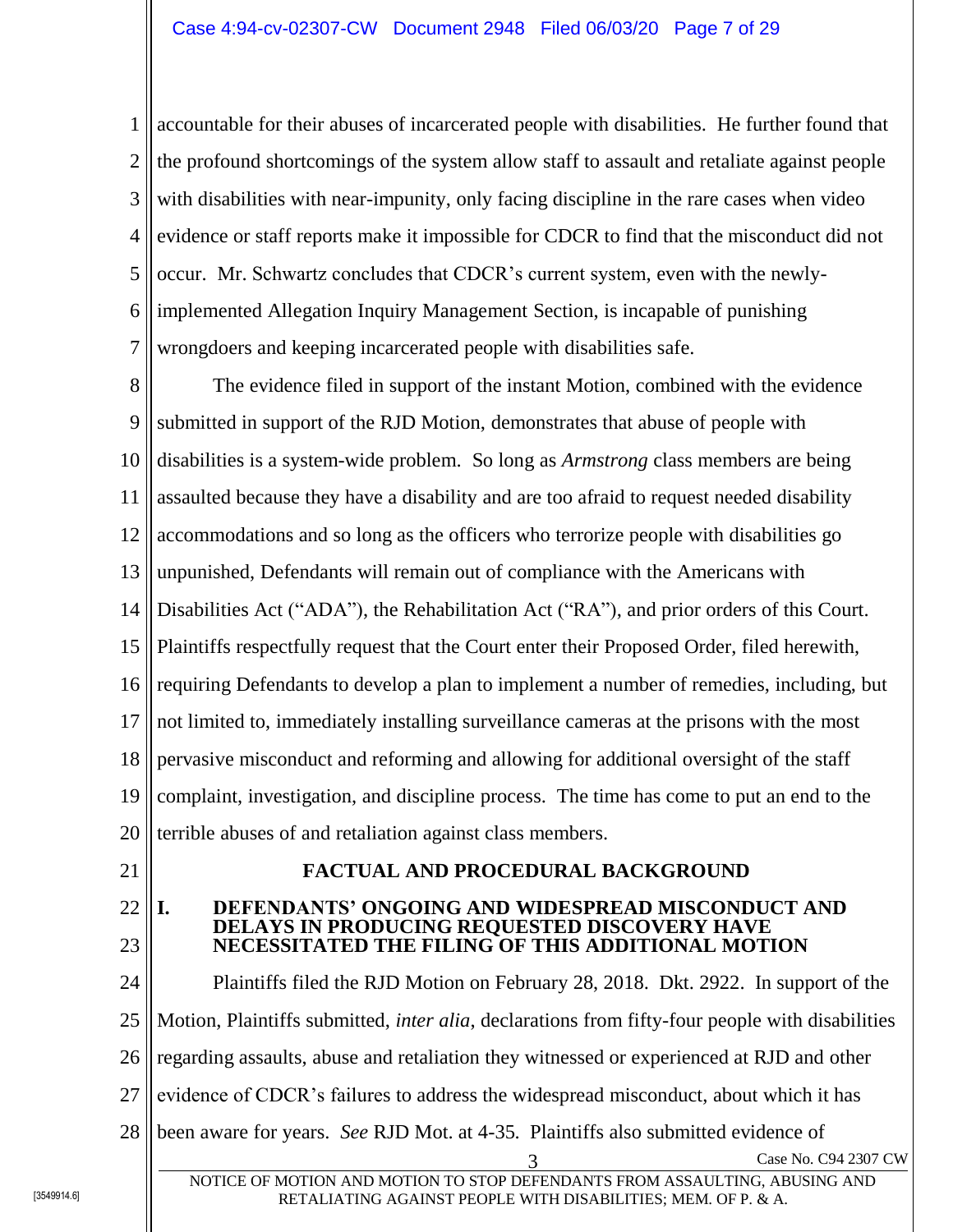1 2 3 4 5 6 misconduct against people with disabilities occurring at other CDCR prisons. *See id.* at 35-37. In response to serial requests from Defendants for more time to respond to the RJD Motion, Plaintiffs ultimately agreed that Defendants' opposition would be due on June 9, 2020—an eighty-eight day extension—with a hearing on the motion scheduled for July 21, 2020. Decl. of Gay Crosthwait Grunfeld in Supp. of Motion ("Grunfeld Decl."), filed herewith, ¶¶ 3-5; *see also* Dkt. 2942.

7 8 9 10 11 12 13 14 15 16 17 18 19 As of the date Plaintiffs filed the RJD Motion, Defendants had produced almost none of the staff investigation and disciplinary documents Plaintiffs requested on November 21, 2019. Decl. of Gay Crosthwait Grunfeld in Supp. of RJD Mot. ("Grunfeld RJD Decl."), Dkt. 2922-1, ¶ 43 & Ex. L; Grunfeld Decl., ¶¶ 10-11. By mid-April, after extensive meet and confer efforts, Defendants had produced a sufficient number of complete files to permit an expert to conduct a meaningful review of the documents. *Id.*, ¶ 13; Decl. of Michael Freedman in Supp. of Mot. ("Freedman Decl."), filed herewith under seal, Exs. 65-74. In addition, on May 15, 2020, nearly six months after Plaintiffs served their Rule 30(b)(6) deposition notice, Defendants finally produced a person-mostknowledgeable deponent on the topic of CDCR's new Allegation Inquiry Management Section ("AIMS"). Grunfeld Decl.,  $\P$  23-24. Plaintiffs have also continued to collect declarations from people with disabilities at RJD and elsewhere, which Plaintiffs shared with Defendants in April, May, and June 2020. *Id.*, ¶ 8; Freedman Decl., ¶¶ 3-6.

20 21 22 23 24 25 26 27 28 On May 27, 2020, Plaintiffs emailed Defendants to inform them that Plaintiffs intended to supplement the record for the RJD Motion with newly-obtained evidence of misconduct at RJD and other prisons and with an expert report regarding deficiencies in Defendants' staff complaint, investigation, and discipline process. Grunfeld Decl.,  $\oint 6 \&$ Ex. B. On June 1, 2020, Defendants indicated that they would move to strike any supplemental evidence submitted in support of the RJD Motion. *Id.*, Ex. C. The parties met and conferred that same day with the Court Expert and, even though Defendants have not yet filed an opposition, Defendants continued to maintain their objection to Plaintiffs' supplementing the evidence for the RJD Motion. *Id.*, ¶ 7.

Case No. C94 2307 CW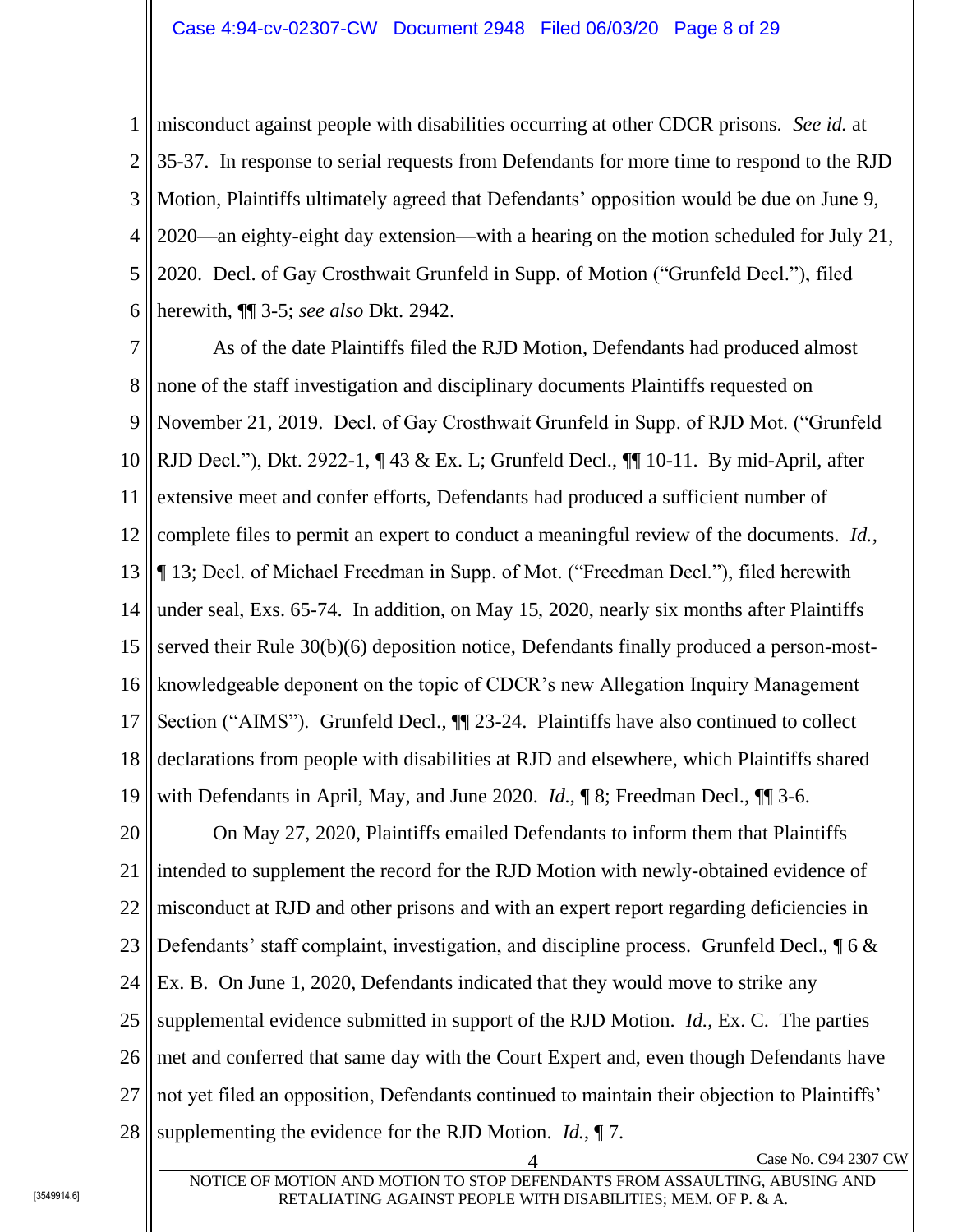1 2 3 4 5 6 Plaintiffs have filed this Motion, which incorporates by reference all filings in and repeats the legal argument from the RJD Motion, out of an abundance of caution to ensure the Court can consider all evidence regarding staff misconduct that violates the rights of *Armstrong* class members and issue appropriate relief not limited to RJD. Given the tremendous overlap between the two motions, Plaintiffs believe it would be most efficient for briefing to be consolidated.

7 8

# <span id="page-8-0"></span>**II. STAFF AT PRISONS THROUGHOUT CDCR ARE ASSAULTING AND OTHERWISE ABUSING PEOPLE WITH DISABILITIES**

9 10 11 12 13 14 15 16 17 18 19 20 Plaintiffs have already presented overwhelming evidence that officers at RJD have engaged in a long-standing pattern of abusing people with disabilities. *See* RJD Motion at 4-20. With this Motion, Plaintiffs are submitting thirty-nine declarations from people with disabilities<sup>1</sup> at LAC, CCI, COR, KVSP, and SATF, that reveal conduct of the same horrible quantity and quality as at RJD. Freedman Decl. Exs. 25-63. Plaintiffs also present nineteen additional declarations from people with disabilities at RJD that show that abuses have continued there, unabated. *Id.*, Exs. 3-5, 9-24. Including the RJD Motion, Plaintiffs have now submitted one hundred and twelve declarations from one hundred declarants regarding misconduct at six institutions demonstrating the system-wide violations of the rights of people with disabilities. *Id.*, ¶ 7. **A. Horrific Abuses of People With Disabilities are Occurring at Multiple CDCR Prisons**

<span id="page-8-1"></span>21 22 23 24 In the RJD Motion, Plaintiffs presented evidence of the state-wide scope of the staff misconduct problem, including reports from the Office of the Inspector General ("OIG") regarding abuses at High Desert State Prison (2015) and Salinas Valley State Prison

25 26  $\overline{a}$ <sup>1</sup> The declarants who have submitted declarations in support of this Motion are all *Armstrong* class members, people with serious mental illness who are class members in *Coleman v. Newsom*, 2:90-cv-0520 KJM DB (E.D. Cal.), and/or people with

27 28 developmental disabilities who are class members in *Clark v. California*, 3:96-cv-01486- CRB (N.D. Cal.). *Coleman* and *Clark* class members are people with disabilities. *See* 42 U.S.C. § 12102(1). Their experiences are highly relevant to whether Defendants are

violating the rights of *Armstrong* class members.

5 Case No. C94 2307 CW

NOTICE OF MOTION AND MOTION TO STOP DEFENDANTS FROM ASSAULTING, ABUSING AND RETALIATING AGAINST PEOPLE WITH DISABILITIES; MEM. OF P. & A.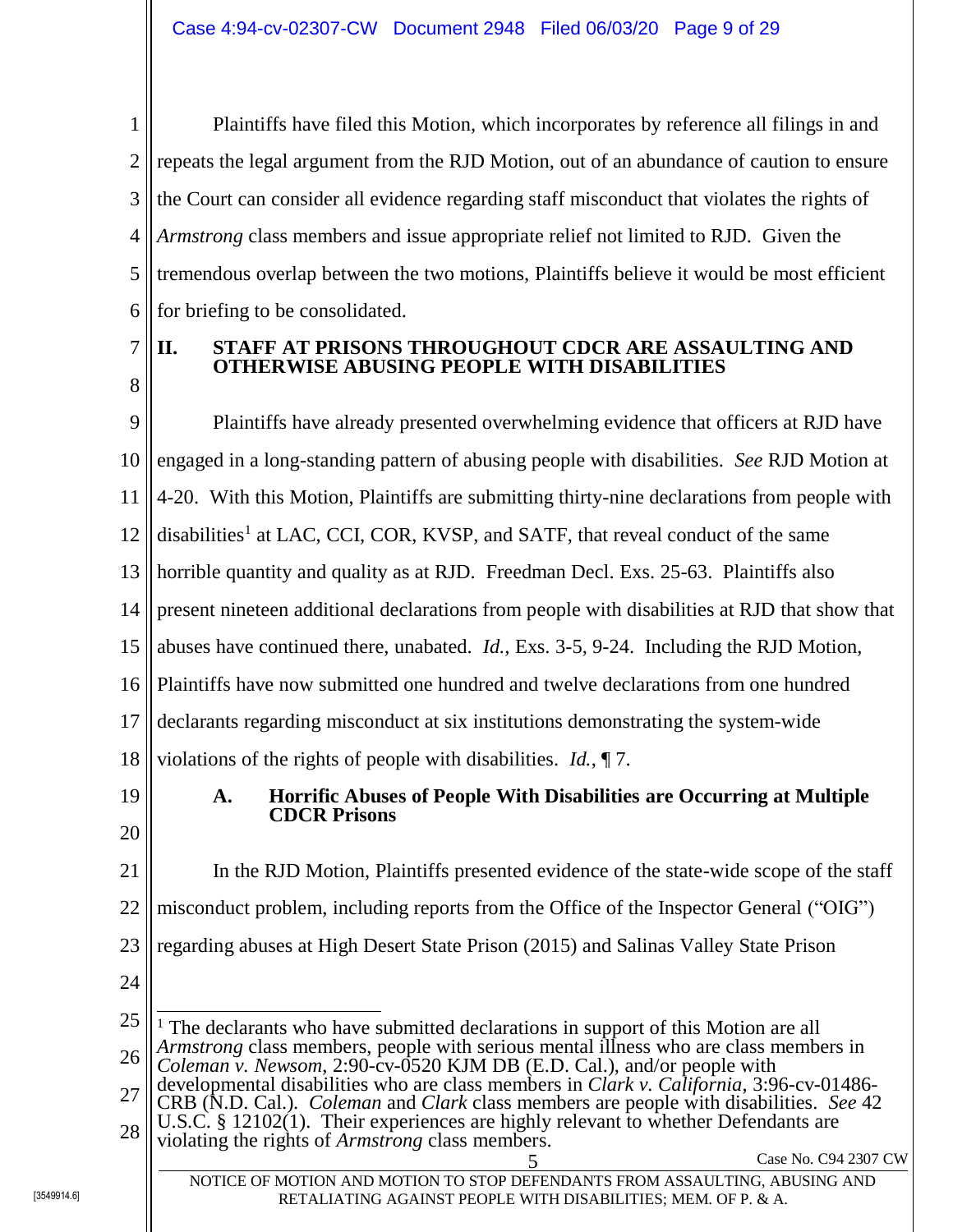1 2 3 4 5 6 7 ("SVSP) (2019), an admission by the Chief Ombudsman for CDCR of serious issues at California Institution for Women ("CIW"), and reports from Plaintiffs' counsel regarding problems at LAC, COR, SATF, CIW, and CSP – Sacramento. *See* RJD Mot. at 35-37; Grunfeld RJD Decl., ¶¶ 23, 65-73 & Ex. H, at DOJ00013200-01; *id.*, Exs. Y, EE-KK; Decl. of Michael Freedman in Supp. of RJD Motion ("Freedman RJD Decl."), Dkt. 2922-2 to 2922-5, Exs. 77-82. The thirty-nine declarations from people with disabilities regarding misconduct at

8 9 LAC, CCI, KVSP, SATF, and COR leave little doubt that Defendants are abusing people with disabilities at prisons throughout the state. Just like at RJD, staff at these other

10 institutions routinely use unnecessary and excessive force against people with disabilities, 2

11 often resulting in broken bones, loss of consciousness, stitches, or injuries that require

12 medical attention at outside hospitals.<sup>3</sup> In a number of instances, staff assaulted or

13 discriminated against incarcerated people because of their disabilities or because they had

- 14 requested disability accommodations.<sup>4</sup> When staff use force against people with
- 15

16 17  $\overline{a}$ <sup>2</sup> Freedman Decl., Ex. 26, ¶¶ 11-18; Ex. 27, ¶¶ 10-12,14-15, 25-30; Ex. 28, ¶¶ 19-23; Ex. 30, ¶¶ 9-11; Ex. 31, ¶¶ 11-14; Ex. 38, ¶¶ 12, 21-22; Ex. 44, ¶¶ 8-12; Ex. 46, ¶¶ 19-23, 33; Ex. 48, ¶¶ 14-15, 19; Ex. 50, ¶¶ 13-18; Ex. 51, ¶¶ 9-12; Ex. 54, *¶¶* 7-11; Ex. 56, *¶¶* 8-10; Ex. 57, *¶¶* 8-11; Ex. 58, *¶¶* 15-19; Ex. 59, *¶¶* 9-15; Ex. 60, *¶* 8; Ex. 63, *¶¶* 7-9.

18 19 <sup>3</sup> Freedman Decl., Ex. 29, ¶ 21; Ex. 30, ¶ 10; Ex. 32, ¶ 16; Ex. 34, ¶¶ 27, 32; Ex. 37, ¶¶ 11, 15; Ex. 38, ¶¶ 12, 14; Ex. 39, ¶¶ 9, 12-13; Ex. 41, ¶¶ 18, 24-25; Ex. 43, ¶ 11; Ex. 44, ¶¶ 24- 25; Ex. 46, ¶ 23; Ex. 47, ¶ 23; Ex. 48, ¶¶ 18, 21; Ex. 49, ¶ 17; Ex. 54, ¶ 9; Ex. 56, ¶ 17; Ex. 57, ¶ 18; Ex. 58, ¶ 22; Ex. 59, ¶ 18; Ex. 61, ¶ 21.

20 21 22 23 24 25 <sup>4</sup> Freedman Decl., Ex. 27,  $\P$  25-30 (officer at LAC threw an individual out of his wheelchair for requesting help cleaning up cell after his catheter bag broke and leaked urine and blood); Ex. 50, ¶¶ 4-17 (officers at LAC assaulted *Armstrong* class member for refusing upper bunk assignment that violated his lower bunk accommodation); Ex. 35, *¶¶*  9-11 (officer at LAC refused to open cell door for ADA Worker to assist class member in wheelchair with help cleaning); Ex. 45, *¶¶* 7-10 (officer at LAC instructed *Coleman* class member to assault person with mental illness and developmental disabilities and called person "retarded"); Ex. 48, ¶¶ 28-30 (officers at LAC used waist chains to drag a person out of his wheelchair and across his cell because he could not stand due to his disability); Ex. 55,  $\sqrt{T}$  29 (officers at CCI accused a person with disabilities of "faking it" or "milking" the system."); Ex. 35, *¶¶* 15-16 (officers at refused to let a person in a wheelchair use the

26 accessible pathway to go to dining hall and issued an RVR for Battery on a Peace Office to class member when he attempted to do so and accidentally ran over an officer's foot); Ex. 61, *¶¶* 9-10, 19-20 (officers at KVSP assaulted *Armstrong* class member two times when

27 28 they ordered him to prone out, even though he wears a mobility vest and told them he could not); Ex. 63, *¶¶* 7-9 (officers slammed hard of hearing class member with broken hearing aids to ground for being unable to hear order to come out of his cell).

Case No. C94 2307 CW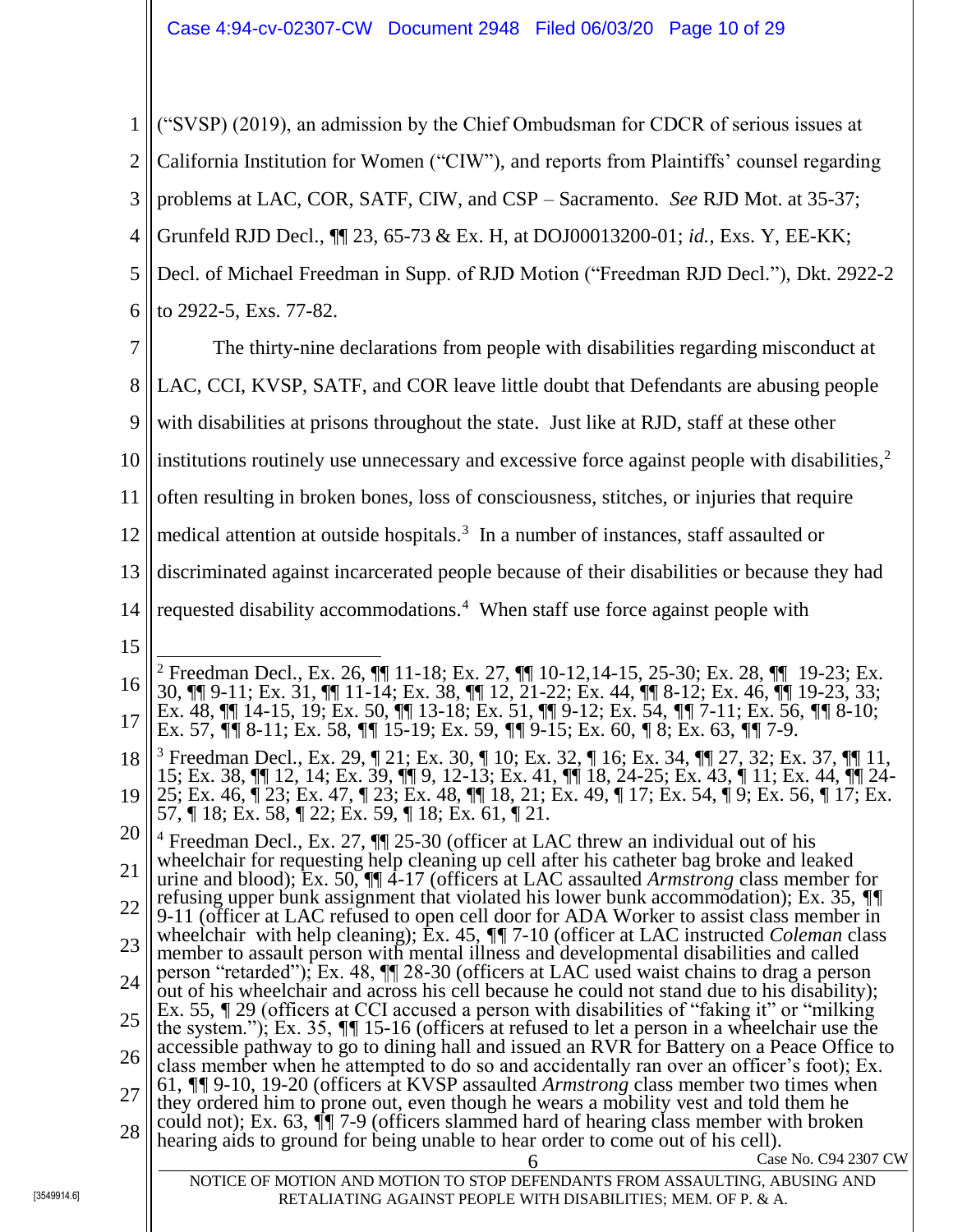1 2 3 4 5 6 7 8 9 10 11 12 13 14 15 16 17 18 19 20 21 22 23 24 25 26 27 28 to speak with mental health, I choose to hurt myself. Sometimes I bite myself, or slam my Case NOTICE OF MOTION AND MOTION TO STOP DEFENDANTS FROM ASSAULTING, ABUSING AND RETALIATING AGAINST PEOPLE WITH DISABILITIES; MEM. OF P. & A. disabilities it often results in people being unnecessarily thrown out of wheelchairs or dragged on the ground.<sup>5</sup> Similar harm is occurring to people with mental illness, who staff frequently assault when reporting suicidality or when making other requests for mental health care.<sup>6</sup> Officers frequently resort to violence with people with mental illness without making any or sufficient attempts at de-escalation.<sup>7</sup> And when people complain about mistreatment, they face substantial threats and retaliation.<sup>8</sup> Most troublingly, just like at RJD, incarcerated people with disabilities at these other CDCR facilities are terrified of staff. As a result, they refrain from asking for accommodations and other help that they require for their disabilities and avoid interacting with staff.<sup>9</sup> The hostile environment leads people with mental illness to not report suicidality or need for treatment.<sup>10</sup> And because they have seen what happens to people  $\overline{a}$ <sup>5</sup> Freedman Decl., Ex. 27,  $\P$  25-30 (officer at LAC flipped person out of wheelchair); Ex. 48, ¶¶ 28-30 (officers at LAC dragged person out of his wheelchair); Ex 53, ¶¶ 14-21 (officer at LAC tackled person out of wheelchair then assaulted him further); Ex. 61, *¶* 10 (officers at KVSP assaulted person then forced him to walk without his cane, resulting in him falling, then dragged him to holding cage). <sup>6</sup> Freedman Decl., Ex. 25, ¶¶ 16-21, 34-36; Ex. 32, ¶¶ 8-14; Ex. 33, *¶* 19; Ex. 37, ¶ 8-11; Ex. 38, ¶¶ 3-4, 31; Ex. 41, ¶¶ 11-19, ; Ex. 45 *¶¶* 33-34; Ex. 47, ¶¶ 14-19, 47; Ex. 49, *¶¶*  11-14, 23; Ex. 55, *¶* 29; Ex. 56, *¶¶* 8-9, 12, 19. <sup>7</sup> Freedman Decl., Ex. 29, ¶¶ 10, 14-20; Ex. 46, ¶¶ 3-4, 10-20. <sup>8</sup> Freedman Decl., Ex. 26,  $\P$  9 & Ex. 62 (staff at LAC and KVSP called same person a "Coleman Snitch"); Ex. 27, ¶¶ 44-45; Ex. 38, ¶¶ 21-23, 29; Ex. 51, ¶¶ 28-30; Ex. 59, *¶¶* 7- 10 (*Coleman* class member at COR was beaten by officers while trying to submit 602 and officer snatched 602 form out of his hand); Ex. 60, *¶¶* 11, 21, 27; Ex. 62, ¶ 7-18 (officer at KVSP threatened to deploy pepper spray, destroy property, plant a weapon, falsely report a rules violation, and kill an individual who reported misconduct to Plaintiffs' counsel in *Coleman* and *Armstrong* ). <sup>9</sup> Freedman Decl., Ex. 26, ¶ 9; Ex. 27, ¶ 41; Ex. 31, ¶ 25; Ex. 35, ¶¶ 9-13, 20 (class member at LAC who uses wheelchair no longer showers outside cell and does not ask for incontinence supplies, instead rips up bedsheets to clean himself); Ex 36, ¶ 35; Ex 37,  $\P$  37-38; Ex. 38,  $\P$  33; Ex. 41,  $\P$  43; Ex. 44,  $\P$  29-30, 33 (person at LAC with incontinence does not ask for showers after accidents); Ex 46, ¶35; Ex. 50, ¶ 26 (person at LAC assaulted for requesting lower bunk now avoids requesting anything from officers); Ex. 51, ¶ 34; Ex. 53, ¶ 38 ("The staff misconduct I experienced [at LAC] on August 27, 2019 has forever changed how I interact with custody staff …. I felt like if I asked for anything from staff, they might attack me. I no longer asked officers for … any other disability accommodations or medical accommodations.") Ex. 52, *¶* 28; Ex. 57, *¶*¶ 22, 24; Ex. 61, *¶*¶ 29-35. <sup>10</sup> Freedman Decl. Ex. 25, ¶ 41; Ex. 26, ¶ 9; Ex. 33, *¶* 21; Ex. 45, ¶*¶* 32-33; Ex. 46, ¶ 36; Ex. 47,  $\P$  47 ("[O]ften times, I am depressed, and sometimes suicidal, and instead of asking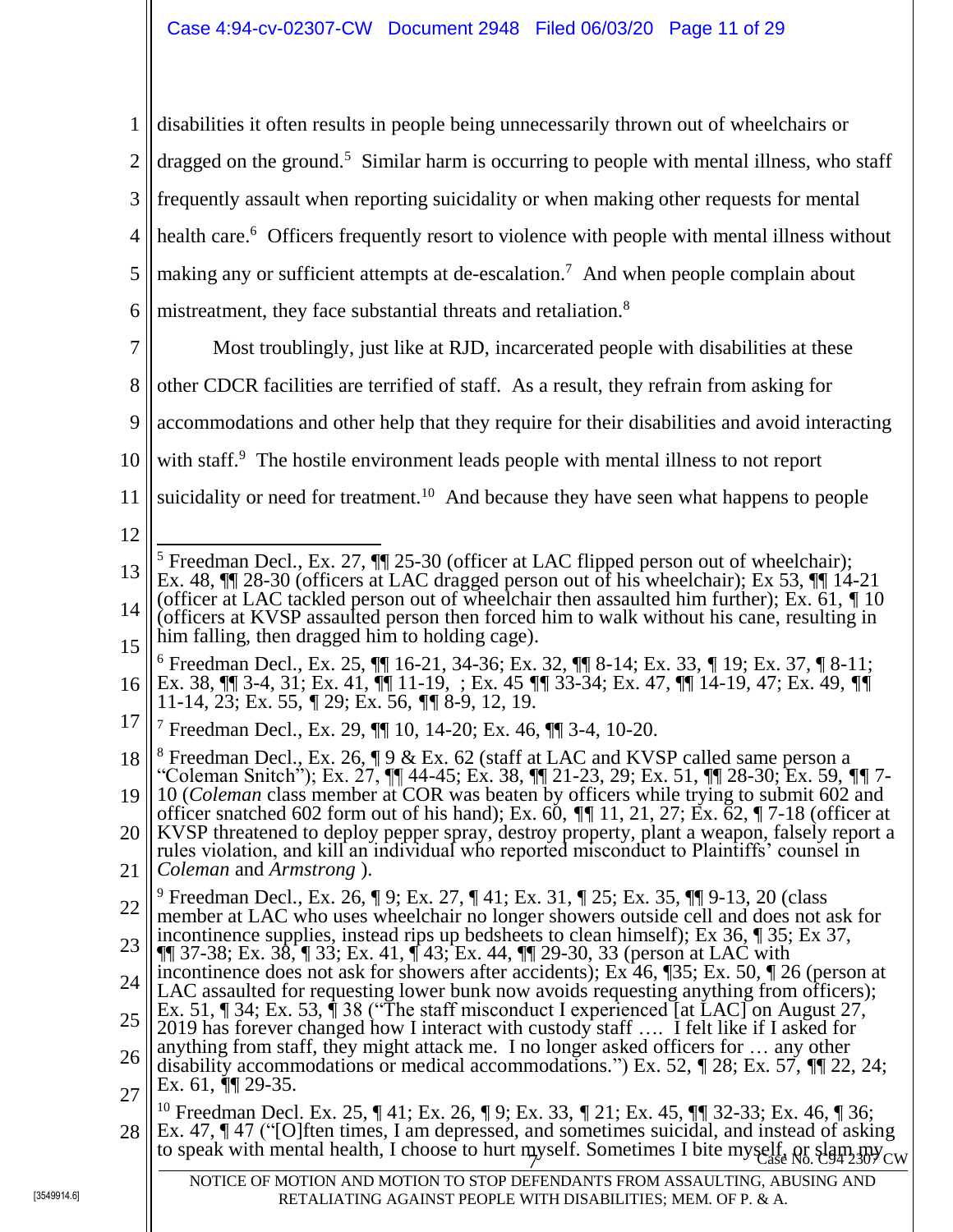| $\mathbf{1}$<br>who complain, they refrain from filing grievances when they do not receive the<br>$\overline{2}$<br>accommodations or help that they need or staff otherwise mistreat them. <sup>11</sup><br>3<br>Among the worst incidents at these institutions:<br>4<br>5<br>him further. Freedman Decl., Ex. 53, $\P$ 15-24.<br>6<br>back surgery, worsening his disability such that he is now reliant on a<br>7<br>cover up the misconduct. <i>Id.</i> , Ex. 44, $\P$ 23-26.<br>8<br>9<br>they ordered him to get down on the ground, in violation of his "no-get-<br>down" accommodation. $Id.$ , Ex. 61, $\P\P$ 9-14.<br>10<br>11<br>aids to ground for being unable to hear an order to come out of his cell.<br>Ex. $63, \sqrt{9}$ 6-9.<br>12<br>13<br>had assigned him. $Id.$ , Ex. 50, $\P\P$ 9-17.<br>14<br>15<br>multiple times, knocking him unconscious. <i>Id.</i> , Ex. 30, $\P$ 9-17.<br>16<br>17<br><i>Id.</i> , Ex. 57, $\P$ 8-11.<br>18<br>19<br>20<br>head against the wall. I understand that this is not a good coping mechanism, but at least I<br>am in control and do not have to risk a staff assault."); Ex. 49, $\int$ 32; Ex. 51, $\int$ 30-32;<br>21<br>Ex. 52, $\sqrt{T}$ 28 ("I am afraid to show the officers my cuts when I need help because they do<br>not help and do not take my mental health issues seriously. I have never told officers when<br>22<br>I am suicidal, because I have seen other people be assaulted for reporting that they are<br>23<br>suicidal. Also, the officers use people being suicidal as a reason to enter their cells and<br>assault them."); Ex. 56, $\sqrt{ }$ 19; Ex. 57, $\sqrt{ }$ 22; Ex. 58, $\sqrt{ }$ 34, 41.<br>24<br><sup>11</sup> Freedman Decl., Ex. 25, $\parallel$ 41; Ex. 27, $\parallel$ 41; Ex. 33, $\parallel$ 22; Ex. 38, $\parallel$ 33; Ex 39, $\parallel$ 25;<br>Ex. 41, $\P$ 46; Ex. 43, $\P$ 14 (from a <i>Coleman</i> class member assaulted at LAC, resulting in<br>25<br>four broken bones: "I have not filed a 602 about this incident because I am afraid. I also<br>refused my use of force videotape that was offered to me the day after I was assaulted. I<br>26<br>was afraid to speak with staff about what had happened to me and afraid they would<br>retaliate against me if I reported what happened.", Ex. 45, $\eta$ 18; Ex. 47, $\P$ 48 ("Each time I<br>27<br>report something at LAC, I am afraid for my life I am afraid to report anything.");<br>Ex. 54, $\eta$ 16; Ex. 55, $\eta$ 15-16; Ex. 57, $\eta$ 24 ("I would simply agree to everything custody<br>28<br>said [at CCI]. I was living in fear."); Ex. 58, $\sqrt{T}$ 40.<br>NOTICE OF MOTION AND MOTION TO STOP DEFENDANTS FROM ASSAULTING, ABUSING AND<br>RETALIATING AGAINST PEOPLE WITH DISABILITIES; MEM. OF P. & A. |  |                                                                                                                                                                                                                                             |
|---------------------------------------------------------------------------------------------------------------------------------------------------------------------------------------------------------------------------------------------------------------------------------------------------------------------------------------------------------------------------------------------------------------------------------------------------------------------------------------------------------------------------------------------------------------------------------------------------------------------------------------------------------------------------------------------------------------------------------------------------------------------------------------------------------------------------------------------------------------------------------------------------------------------------------------------------------------------------------------------------------------------------------------------------------------------------------------------------------------------------------------------------------------------------------------------------------------------------------------------------------------------------------------------------------------------------------------------------------------------------------------------------------------------------------------------------------------------------------------------------------------------------------------------------------------------------------------------------------------------------------------------------------------------------------------------------------------------------------------------------------------------------------------------------------------------------------------------------------------------------------------------------------------------------------------------------------------------------------------------------------------------------------------------------------------------------------------------------------------------------------------------------------------------------------------------------------------------------------------------------------------------------------------------------------------------------------------------------------------------------------------------------------------------------------------------------------------------------------------------------------------------------------------------------------------------------------------------------------------------------------------------------------------------------------------------------------------------------------------------------------------------------------------------------------|--|---------------------------------------------------------------------------------------------------------------------------------------------------------------------------------------------------------------------------------------------|
|                                                                                                                                                                                                                                                                                                                                                                                                                                                                                                                                                                                                                                                                                                                                                                                                                                                                                                                                                                                                                                                                                                                                                                                                                                                                                                                                                                                                                                                                                                                                                                                                                                                                                                                                                                                                                                                                                                                                                                                                                                                                                                                                                                                                                                                                                                                                                                                                                                                                                                                                                                                                                                                                                                                                                                                                         |  |                                                                                                                                                                                                                                             |
|                                                                                                                                                                                                                                                                                                                                                                                                                                                                                                                                                                                                                                                                                                                                                                                                                                                                                                                                                                                                                                                                                                                                                                                                                                                                                                                                                                                                                                                                                                                                                                                                                                                                                                                                                                                                                                                                                                                                                                                                                                                                                                                                                                                                                                                                                                                                                                                                                                                                                                                                                                                                                                                                                                                                                                                                         |  |                                                                                                                                                                                                                                             |
|                                                                                                                                                                                                                                                                                                                                                                                                                                                                                                                                                                                                                                                                                                                                                                                                                                                                                                                                                                                                                                                                                                                                                                                                                                                                                                                                                                                                                                                                                                                                                                                                                                                                                                                                                                                                                                                                                                                                                                                                                                                                                                                                                                                                                                                                                                                                                                                                                                                                                                                                                                                                                                                                                                                                                                                                         |  |                                                                                                                                                                                                                                             |
|                                                                                                                                                                                                                                                                                                                                                                                                                                                                                                                                                                                                                                                                                                                                                                                                                                                                                                                                                                                                                                                                                                                                                                                                                                                                                                                                                                                                                                                                                                                                                                                                                                                                                                                                                                                                                                                                                                                                                                                                                                                                                                                                                                                                                                                                                                                                                                                                                                                                                                                                                                                                                                                                                                                                                                                                         |  | Officers at LAC threw an <i>Armstrong</i> and <i>Coleman</i> class member out of his<br>wheelchair for requesting a cell move, then took him to the gym to assault                                                                          |
|                                                                                                                                                                                                                                                                                                                                                                                                                                                                                                                                                                                                                                                                                                                                                                                                                                                                                                                                                                                                                                                                                                                                                                                                                                                                                                                                                                                                                                                                                                                                                                                                                                                                                                                                                                                                                                                                                                                                                                                                                                                                                                                                                                                                                                                                                                                                                                                                                                                                                                                                                                                                                                                                                                                                                                                                         |  | Staff at LAC body slammed an <i>Armstrong</i> class member who had just had<br>wheelchair, and then issued him a false Rules Violation Report ("RVR") to                                                                                    |
|                                                                                                                                                                                                                                                                                                                                                                                                                                                                                                                                                                                                                                                                                                                                                                                                                                                                                                                                                                                                                                                                                                                                                                                                                                                                                                                                                                                                                                                                                                                                                                                                                                                                                                                                                                                                                                                                                                                                                                                                                                                                                                                                                                                                                                                                                                                                                                                                                                                                                                                                                                                                                                                                                                                                                                                                         |  | Staff at KVSP slammed an <i>Armstrong</i> class member's face into a table after                                                                                                                                                            |
|                                                                                                                                                                                                                                                                                                                                                                                                                                                                                                                                                                                                                                                                                                                                                                                                                                                                                                                                                                                                                                                                                                                                                                                                                                                                                                                                                                                                                                                                                                                                                                                                                                                                                                                                                                                                                                                                                                                                                                                                                                                                                                                                                                                                                                                                                                                                                                                                                                                                                                                                                                                                                                                                                                                                                                                                         |  | Officers at SATF threw a hard-of-hearing class member with broken hearing                                                                                                                                                                   |
|                                                                                                                                                                                                                                                                                                                                                                                                                                                                                                                                                                                                                                                                                                                                                                                                                                                                                                                                                                                                                                                                                                                                                                                                                                                                                                                                                                                                                                                                                                                                                                                                                                                                                                                                                                                                                                                                                                                                                                                                                                                                                                                                                                                                                                                                                                                                                                                                                                                                                                                                                                                                                                                                                                                                                                                                         |  | Officers at LAC assaulted an Armstrong class member with a lower bunk<br>accommodation after he refused to sleep on the upper bunk to which officers                                                                                        |
|                                                                                                                                                                                                                                                                                                                                                                                                                                                                                                                                                                                                                                                                                                                                                                                                                                                                                                                                                                                                                                                                                                                                                                                                                                                                                                                                                                                                                                                                                                                                                                                                                                                                                                                                                                                                                                                                                                                                                                                                                                                                                                                                                                                                                                                                                                                                                                                                                                                                                                                                                                                                                                                                                                                                                                                                         |  | Staff at LAC punched an <i>Armstrong</i> and <i>Coleman</i> class member in the face                                                                                                                                                        |
|                                                                                                                                                                                                                                                                                                                                                                                                                                                                                                                                                                                                                                                                                                                                                                                                                                                                                                                                                                                                                                                                                                                                                                                                                                                                                                                                                                                                                                                                                                                                                                                                                                                                                                                                                                                                                                                                                                                                                                                                                                                                                                                                                                                                                                                                                                                                                                                                                                                                                                                                                                                                                                                                                                                                                                                                         |  | Staff at CCI inappropriately grabbed a <i>Coleman</i> class member's genitals,<br>then pepper sprayed and assaulted him, all because he requested a grievance<br>form to complain that staff had refused to provide him with a razor blade. |
|                                                                                                                                                                                                                                                                                                                                                                                                                                                                                                                                                                                                                                                                                                                                                                                                                                                                                                                                                                                                                                                                                                                                                                                                                                                                                                                                                                                                                                                                                                                                                                                                                                                                                                                                                                                                                                                                                                                                                                                                                                                                                                                                                                                                                                                                                                                                                                                                                                                                                                                                                                                                                                                                                                                                                                                                         |  | Officers at COR beat a Coleman class member, knocking him unconscious<br>multiple times and breaking his jaw, resulting in his jaw being wired shut for                                                                                     |
|                                                                                                                                                                                                                                                                                                                                                                                                                                                                                                                                                                                                                                                                                                                                                                                                                                                                                                                                                                                                                                                                                                                                                                                                                                                                                                                                                                                                                                                                                                                                                                                                                                                                                                                                                                                                                                                                                                                                                                                                                                                                                                                                                                                                                                                                                                                                                                                                                                                                                                                                                                                                                                                                                                                                                                                                         |  |                                                                                                                                                                                                                                             |
|                                                                                                                                                                                                                                                                                                                                                                                                                                                                                                                                                                                                                                                                                                                                                                                                                                                                                                                                                                                                                                                                                                                                                                                                                                                                                                                                                                                                                                                                                                                                                                                                                                                                                                                                                                                                                                                                                                                                                                                                                                                                                                                                                                                                                                                                                                                                                                                                                                                                                                                                                                                                                                                                                                                                                                                                         |  | Case No. C94 2307 CW                                                                                                                                                                                                                        |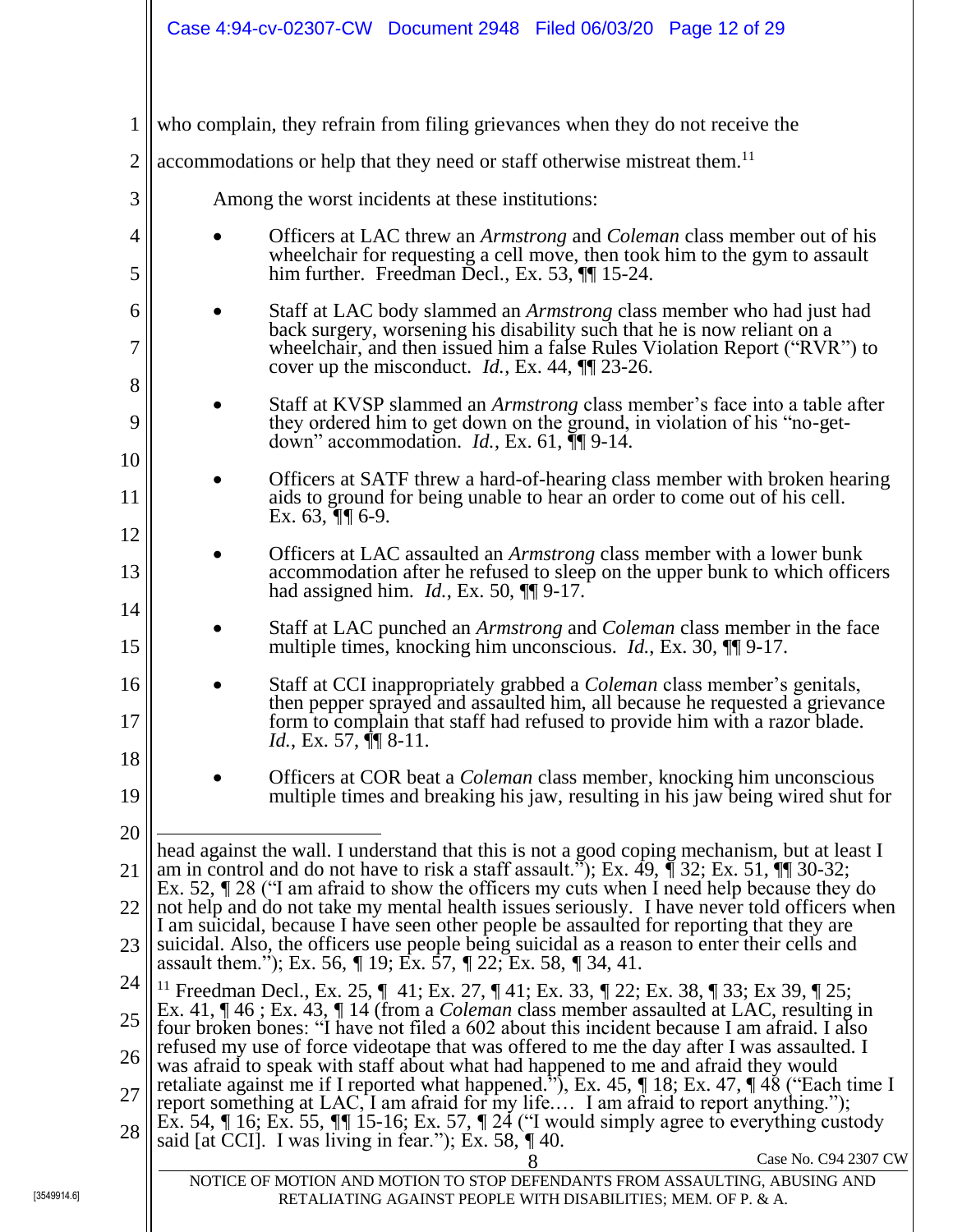|                       | Case 4:94-cv-02307-CW  Document 2948  Filed 06/03/20  Page 13 of 29                                                                                                                                                                                                                                                                                                                                                                                                                                                                                                                   |
|-----------------------|---------------------------------------------------------------------------------------------------------------------------------------------------------------------------------------------------------------------------------------------------------------------------------------------------------------------------------------------------------------------------------------------------------------------------------------------------------------------------------------------------------------------------------------------------------------------------------------|
| 1<br>2<br>3<br>4<br>5 | three months, because he attempted to file a grievance form to complain<br>about an aggressive search. $Id$ , Ex. 59, $\P$ 10-18.<br>Officers at LAC beat a transgender <i>Coleman</i> class member, restrained her,<br>and then dragged her a long distance on her stomach, causing permanent<br>scarring. <i>Id.</i> , Ex. 29, <b>[16</b> 15-25.<br>Staff at LAC pushed a <i>Coleman</i> class member head first into the floor after<br>the individual refused to be housed in a cell with a person suspected of<br>having COVID-19. <i>Id.</i> , Ex. 46, <b>[1]</b> 10-20, 25-26. |
| 6<br>7                | The assaults and retaliation at LAC, documented in twenty-nine of the declarations,                                                                                                                                                                                                                                                                                                                                                                                                                                                                                                   |
| 8                     | are particularly disturbing, as Plaintiffs' counsel has been communicating reports of                                                                                                                                                                                                                                                                                                                                                                                                                                                                                                 |
| 9                     | serious misconduct at the prison to Defendants for years. Since 2017, Plaintiffs' counsel                                                                                                                                                                                                                                                                                                                                                                                                                                                                                             |
| 10                    | has, in tour reports and letters in <i>Armstrong</i> and <i>Coleman</i> , notified CDCR of more than                                                                                                                                                                                                                                                                                                                                                                                                                                                                                  |
| 11                    | one hundred and forty allegations of misconduct at LAC perpetrated against Armstrong                                                                                                                                                                                                                                                                                                                                                                                                                                                                                                  |
| 12                    | class members and other people with disabilities. Declaration of Thomas Nolan in Supp.                                                                                                                                                                                                                                                                                                                                                                                                                                                                                                |
| 13                    | of Mot. ("Nolan Decl."), filed herewith under seal, $\P$ 7. Defendants have not responded at                                                                                                                                                                                                                                                                                                                                                                                                                                                                                          |
| 14                    | all to many of the allegations and have frequently failed to include them on the Armstrong                                                                                                                                                                                                                                                                                                                                                                                                                                                                                            |
| 15                    | Accountability Logs. <i>Id.</i> , $\P$ 8, 32, 38-39 & Ex. O. In each and every case for which                                                                                                                                                                                                                                                                                                                                                                                                                                                                                         |
|                       | 16 Defendants have provided a substantive response, Defendants have not confirmed the                                                                                                                                                                                                                                                                                                                                                                                                                                                                                                 |
| 17                    | allegations. Id., II 7, 9-50. As far as Plaintiffs' counsel is aware, Defendants have not                                                                                                                                                                                                                                                                                                                                                                                                                                                                                             |
| 18                    | imposed discipline against a single officer or made a single change in policy or practice at                                                                                                                                                                                                                                                                                                                                                                                                                                                                                          |
| 19                    | LAC in response to the reports of misconduct raised by Plaintiffs' counsel. <i>Id.</i> , $\P$ 7. <sup>12</sup>                                                                                                                                                                                                                                                                                                                                                                                                                                                                        |
| 20                    |                                                                                                                                                                                                                                                                                                                                                                                                                                                                                                                                                                                       |
| 21                    |                                                                                                                                                                                                                                                                                                                                                                                                                                                                                                                                                                                       |
| 22                    | <sup>12</sup> The physical abuse of people with disabilities is but one manifestation of CDCR's<br>discriminatory and intolerant culture. As the RJD strike force found, "[m]entally                                                                                                                                                                                                                                                                                                                                                                                                  |
| 23                    | disordered offenders, developmentally disabled offenders, sex offenders, and homosexual/<br>transgender offenders [are] being targeted for assault and/or abuse by staff." Freedman                                                                                                                                                                                                                                                                                                                                                                                                   |
| 24                    | RJD Decl., Ex. 2, at 1. Many of the incidents involve officers' use of degrading, offensive,<br>and inappropriate language against people with disabilities. Consistent with these                                                                                                                                                                                                                                                                                                                                                                                                    |
| 25                    | attitudes, CDCR officers have made posts on social media that show their hatred and<br>disdain for people with disabilities and other vulnerable people. Grunfeld Decl., $\P$ 42-                                                                                                                                                                                                                                                                                                                                                                                                     |
| 26                    | 43 & Exs. W, X. Officers have also harassed non-custody staff who show any kindness<br>and compassion toward incarcerated people, as demonstrated in a declaration from a                                                                                                                                                                                                                                                                                                                                                                                                             |
| 27<br>28              | former RJD social worker who quit because of the intolerable working conditions created<br>by officers. Freedman Decl., Ex. 64; see also RJD Mot. at 17-18 (retaliation against<br>psychologist who reported staff misconduct).                                                                                                                                                                                                                                                                                                                                                       |
|                       | Case No. C94 2307 CW<br>9<br>NOTICE OF MOTION AND MOTION TO STOP DEFENDANTS FROM ASSAULTING, ABUSING AND                                                                                                                                                                                                                                                                                                                                                                                                                                                                              |
|                       | RETALIATING AGAINST PEOPLE WITH DISABILITIES; MEM. OF P. & A.                                                                                                                                                                                                                                                                                                                                                                                                                                                                                                                         |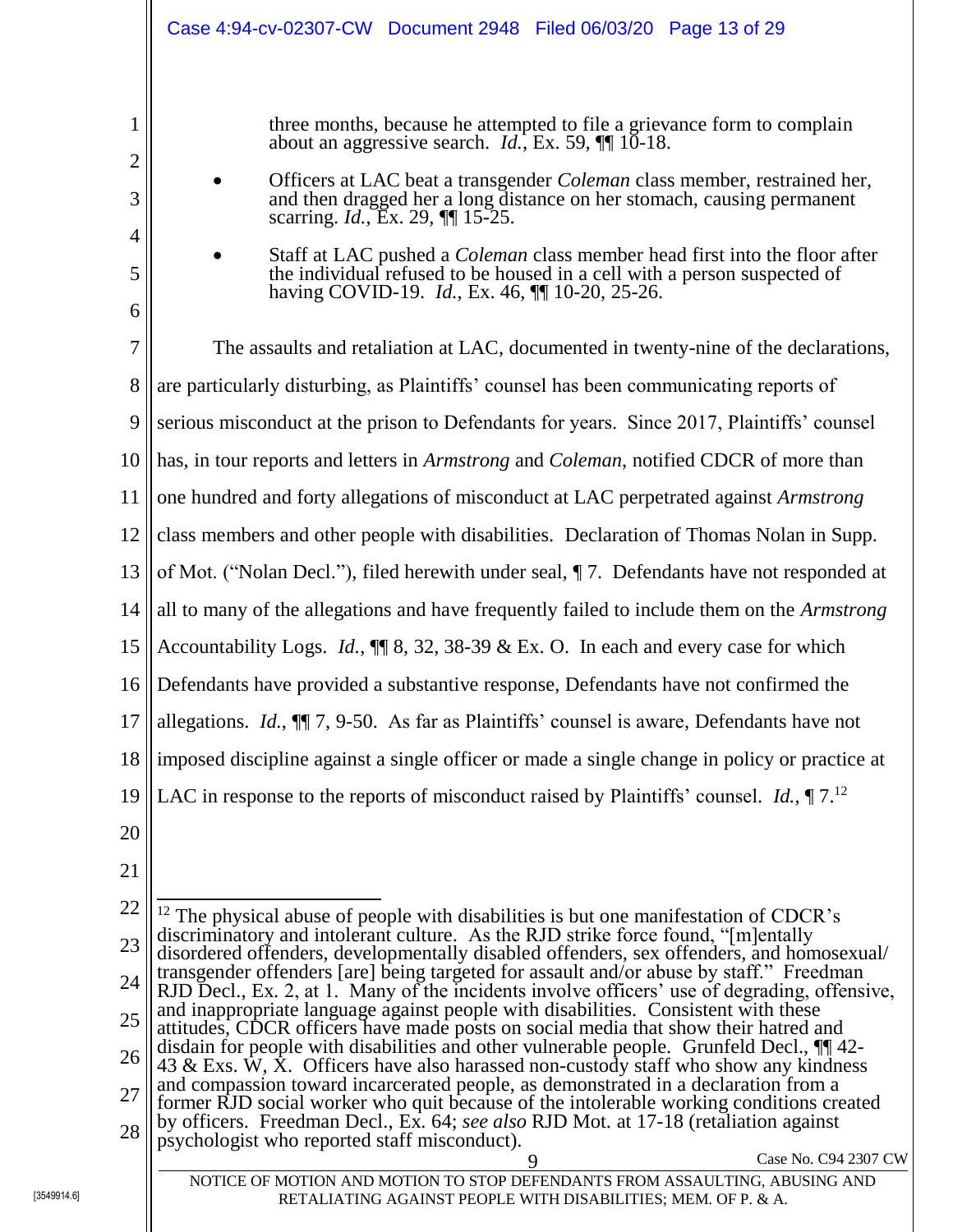<span id="page-13-0"></span>1 2

# **B. Staff at RJD Continue to Assault and Retaliate Against People with Disabilities**

3 4 5 6 7 8 9 10 11 12 13 14 15 16 17 18 19 20 21 22 23 24 25 26 27 28 Case No. C94 2307 CW Since the filing of Plaintiffs' Motion, staff at RJD have continued to terrorize incarcerated people with disabilities. Officers are still using unnecessary or excessive force against people with disabilities;<sup>13</sup> still throwing people in walkers to the ground without any justification;<sup>14</sup> still breaking people's bones or otherwise seriously injuring them; <sup>15</sup> still retaliating against or threatening people who complain (including by the filing of false Rules Violation Reports);<sup>16</sup> still using incarcerated people to threaten and assault people with disabilities;<sup>17</sup> and still trapping people who use wheelchairs and walkers in cell doors.<sup>18</sup> People with disabilities remain so afraid of staff that they frequently refrain from asking for disability accommodations and other help they require.<sup>19</sup> These appalling abuses have occurred even **after** the filing of the RJD Motion and even though, on March 20, 2020, CDCR posted anti-retaliation notices to which the parties agreed at locations throughout RJD. *See* Dkt. 2931. In fact, some of the perpetrators are the same officers identified as wrongdoers in the declarations filed with the RJD Motion.<sup>20</sup> Despite the widespread and ongoing abuses documented in the RJD Motion and the instant Motion, interrogatory responses from Defendants served after the filing of the RJD  $\overline{a}$ <sup>13</sup> Freedman Decl., Ex. 9, ¶ 9; Ex. 10, ¶ 10; Ex. 11, ¶ 8; Ex. 13, ¶¶ 9-10; Ex. 14, ¶ 6; Ex. 16, ¶¶ 4-5; Ex. 18, ¶ 6; Ex. 19, ¶¶ 6-7; Ex. 20, ¶ 9; Ex. 23, ¶¶ 9-10. <sup>14</sup> Freedman Decl., Ex. 10,  $\P$  7. <sup>15</sup> Freedman Decl., Ex. 13, ¶¶ 8-9; Ex. 20, ¶¶ 9, 17; Ex. 23, ¶ 12. <sup>16</sup> Freedman Decl., Ex. 9, ¶¶6, 9, 11, 14-15, 17, 23-25; Ex. 10, ¶¶ 9-10; Ex. 12, ¶¶ 5-12, 14, 16-17; Ex. 15, ¶ 9; Ex. 17, ¶ 9; Ex. 18, ¶ 7; Ex. 19, ¶ 10; Ex. 22, ¶¶ 6-10; Ex. 23, ¶ 13. <sup>17</sup> Freedman Decl., Ex. 9, ¶¶ 23-24; Ex. 11, ¶ 9; Ex. 12, ¶¶ 4-5, 9-12; Ex. 16, ¶¶ 5-6; Ex. 18,  $\P\P$  9-10; Ex. 22,  $\P\P$  6-10. <sup>18</sup> Freedman Decl., Ex. 13, ¶¶ 13-14; Ex. 24, ¶¶ 4-5. <sup>19</sup> Freedman Decl., Ex. 3, ¶ 16; Ex. 9, ¶ 26; Ex. 12, ¶¶ 19; Ex. 13, ¶¶ 15-16; Ex. 15, ¶ 11; Ex. 17, ¶ 12; Ex. 20, ¶ 23. <sup>20</sup> *Compare* Freedman Decl., Ex. 13, ¶¶ 13-15 *with* Freedman RJD Decl., ¶¶ 33, 55, 81, 84, 238, 253; *compare* Freedman Decl., Ex. 18, ¶ 9 *with* Freedman RJD Decl., ¶ 247; *compare*  Freedman Decl., Ex. 22, ¶¶ 6-10 *with* Freedman RJD Decl., ¶ 194; *compare* Freedman Decl., Ex. 3, ¶ 13-14, Ex. 4, ¶¶ 10-11, Ex. 5, ¶¶ 6-7 *with* Freedman RJD Decl., ¶¶ 76, 253.

NOTICE OF MOTION AND MOTION TO STOP DEFENDANTS FROM ASSAULTING, ABUSING AND RETALIATING AGAINST PEOPLE WITH DISABILITIES; MEM. OF P. & A.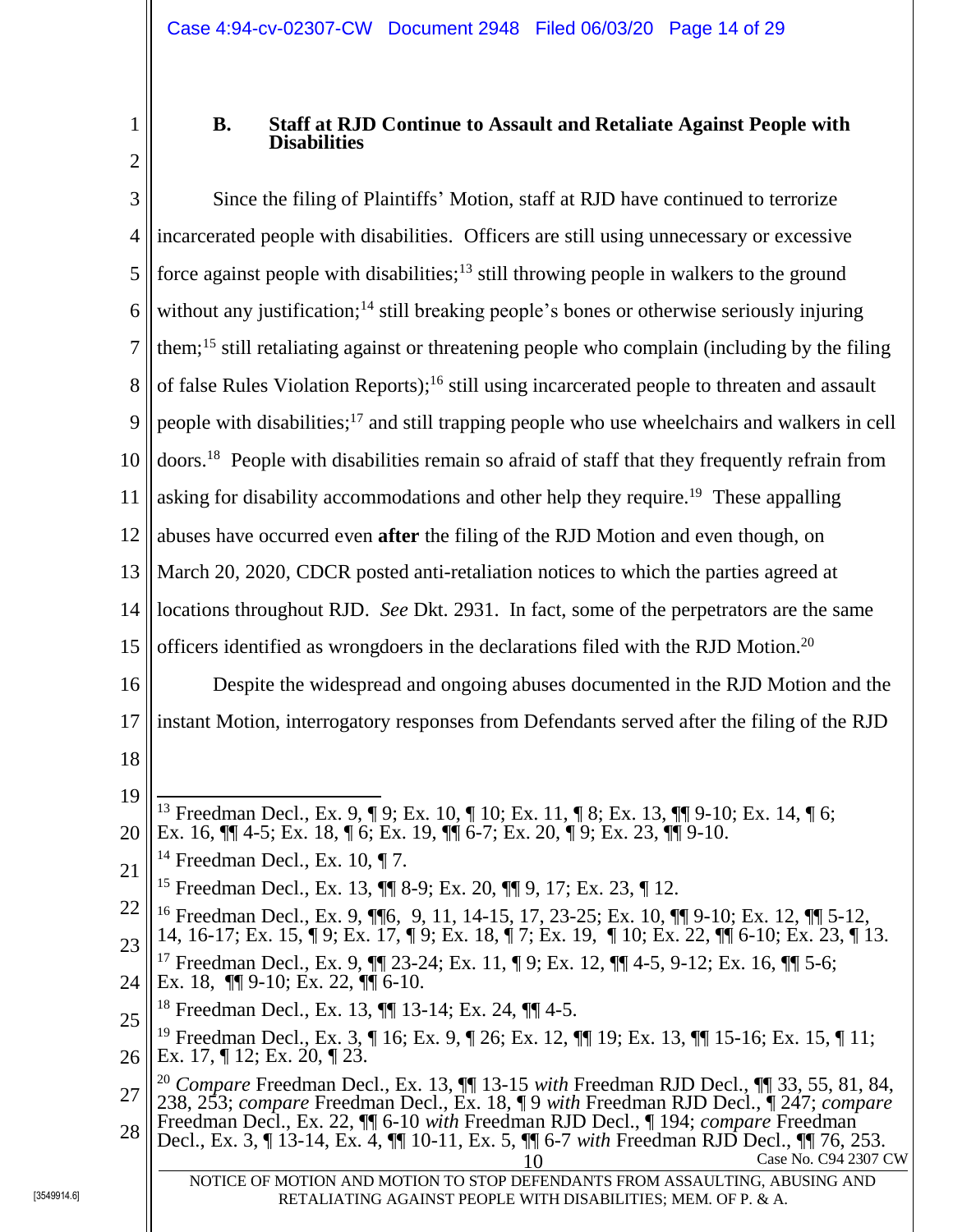<span id="page-14-0"></span>1 2 3 4 5 6 7 8 9 10 11 12 13 14 15 16 17 18 19 20 21 22 23 24 25 26 27 Motion confirm that very few officers have been disciplined for harming incarcerated people. Since January 1, 2017, only nine RJD officers have been terminated for five incidents of misconduct against incarcerated people. Grunfeld Decl., Ex. G, at 2-3.<sup>21</sup> Tellingly, the victims in all five incidents were people with disabilities (four were *Armstrong* class members and one was a *Coleman* class member), suggesting that the most serious misconduct is aimed at people with disabilities. *Id.* And all four incidents where staff victimized an *Armstrong* class member involved either video evidence of the misconduct or staff willing to report their co-workers for abusing an incarcerated person. *See* Decl. of Jeffrey Schwartz in Supp. of Mot., filed herewith under seal, ¶¶ 53, 126, 127, 172, 210, 219; Freedman Decl., <sup>[1]</sup> 91-94 & Exs. 77-80.<sup>22</sup> **C. Staff's Failure to Take Seriously an RJD Declarant's Safety Concerns Resulted in His Death in February 2020** Plaintiffs also submit additional evidence that officers at RJD are culpable in the death of an *Armstrong* and *Coleman* class member and declarant for the RJD Motion, who was killed by his cell mate in February 2020. *See* Freedman Decl., Exs. 3-5; RJD Mot. at 13, 33; Freedman RJD Decl., ¶¶ 72-74 & Exs. 22a, 22b. According to multiple witnesses, before the fatal altercation, the declarant and his cell mate repeatedly requested that the officers move them to separate cells because of safety concerns. Freedman Decl., Ex. 3, ¶ 5; Ex. 4, ¶10; Ex. 5, ¶¶ 6-8. In response to those requests, officers repeatedly told the declarant and his cell mate to "fuck or fight," i.e., get along or fight to prove they were incompatible. *See id.*, Ex. 3, ¶¶ 5-; Ex. 4, ¶¶ 10-11; Ex. 5, ¶¶ 6-7. When the declarant and his cell mate did finally fight in their cell, officers failed to respond for 15-30 minutes. *Id.*,  $\overline{a}$ <sup>21</sup> Defendants' tracking of incidents, investigations, and discipline is so poor that Defendants had to amend their interrogatory responses two times to represent the accurate number of officers who have been terminated for misconduct that victimized an incarcerated person. Grunfeld Decl., ¶¶ 16-19 & Exs. E-G; *see also* RJD Mot. at 31-32. <sup>22</sup> The Chair of the Assembly Subcommittee on Public Safety, when read a portion of the RJD Motion at a hearing on March 2, 2020, said "I find it very alarming that these things are still taking place in our prisons, and I read a lot of the stories and they're absolutely

28 horrible, absolutely horrible, that they are committed by our staff .... I find it totally unacceptable …." Grunfeld Decl., Ex. N, at 6.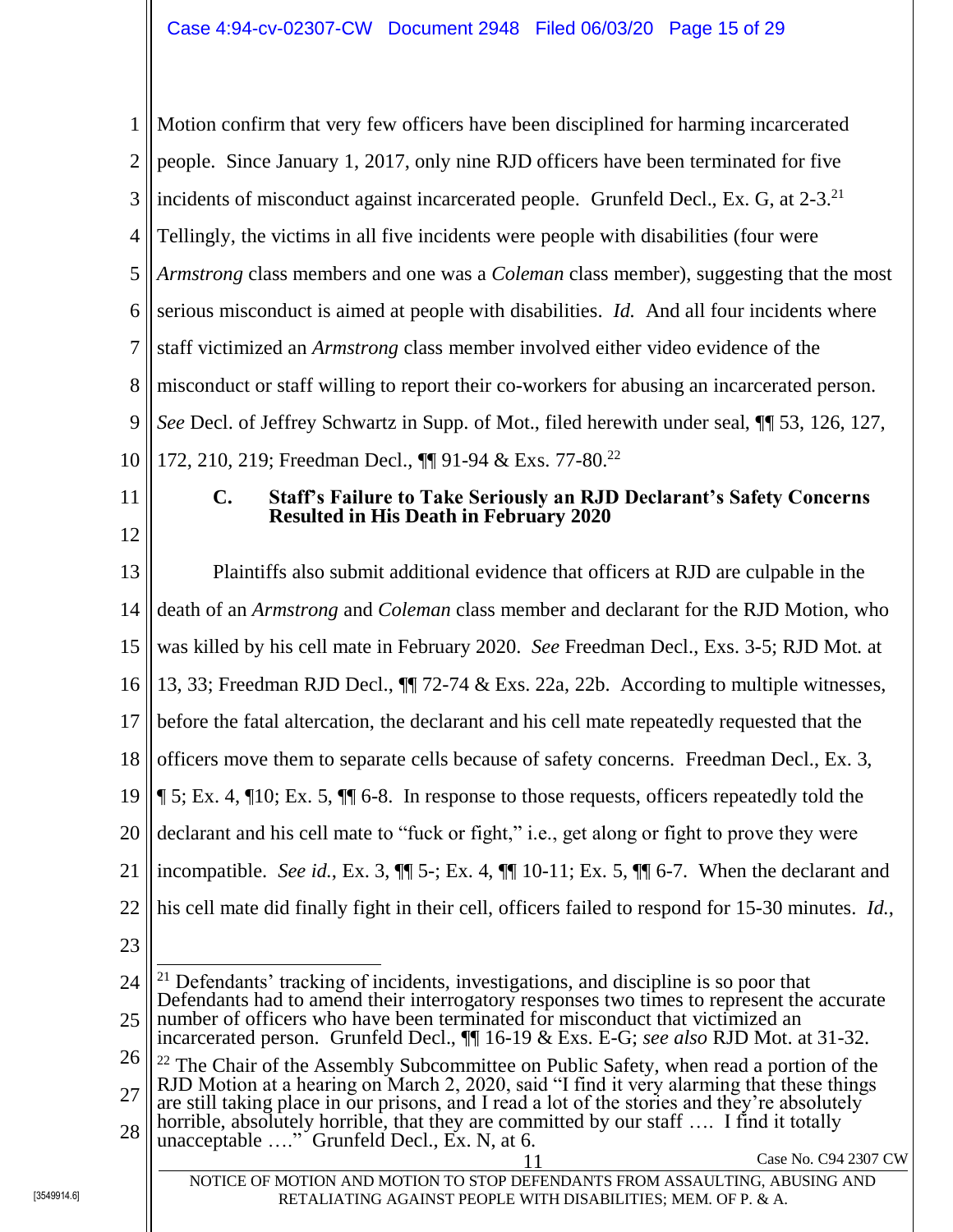1 2 3 4 Ex. 3, ¶¶ 8-11; Ex. 5, ¶¶ 9-11. The declarant died from his serious injuries fifteen days later. *Id.*, Ex. 4, ¶¶ 14-15; *id.*, Ex. 6; Freedman RJD Decl., Exs. 22a, 22b. Officers' refusal to take the reported safety concerns seriously and encouragement for incarcerated people to fight led to the violent death of a witness and class member in this case.

5 Tragically, in 2016, CDCR let one of the implicated officers keep his job after

6 finding that he used and failed to report unreasonable force that resulted in the death of

7 another incarcerated person. *See* Freedman Decl., Ex. 7, at EX7\_07, EX7\_09. Pursuant to

8 CDCR's Department Operation Manual ("DOM"), the base penalty for his failure to report

9 his own unreasonable use of force was dismissal, the highest possible penalty (Level 9).

10 *See id.* at EX7\_09; Grunfeld RJD Decl., Ex. LL, at 246, 252 (DOM

11 §§ 33030.16, 33030.19)*.* However, the RJD warden only imposed a Level 6 penalty of

12 10% salary reduction for eighteen months. Freedman Decl., Ex. 7, at EX7\_09. The officer

13 lost approximately \$12,500 in salary, remained employed by CDCR at RJD, and continued

14 to work in a position where he was able to harm other incarcerated people, including the

15 now-deceased declarant. *See* Freedman Decl., ¶ 17 & Ex. 8.

16 Making matters even worse, one of the witnesses who provided information

17 regarding the declarant's death faced significant retaliation from staff for speaking with

18 Plaintiffs' counsel about the incident. *See* Freedman Decl., Ex. 9.

#### <span id="page-15-0"></span>19 20 **III. CDCR'S SYSTEM FOR INVESTIGATING AND DISCIPLINING STAFF WHO ENGAGE IN MISCONDUCT IS BROKEN, LEAVING ABUSES UNDETERRED AND UNPUNISHED**

21 22 23 24 25 26 27 28 warden authority to issue direct adverse action (where the information gathered in the  $2307 \text{ cw}$ NOTICE OF MOTION AND MOTION TO STOP DEFENDANTS FROM ASSAULTING, ABUSING AND At the time Plaintiffs filed the RJD Motion, Plaintiffs suspected that shortcomings in CDCR's complex system for investigating and disciplining staff were to blame for relentless and unchecked staff misconduct against people with disabilities at RJD and other CDCR prisons.<sup>23</sup> As discussed above, though Plaintiffs requested investigation files in  $\overline{a}$  $23$  A complaint about staff misconduct generally goes through a number of stages: First, staff at the prison or investigators at the newly-created AIMS conduct a local inquiry. Second, the warden decides, based on the information gathered in the inquiry, whether to refer the case to the Office of Internal Affairs ("OIA"). Third, the Central Intake Unit ("CIU") of OIA decides whether to accept the referral for an investigation, to grant the

RETALIATING AGAINST PEOPLE WITH DISABILITIES; MEM. OF P. & A.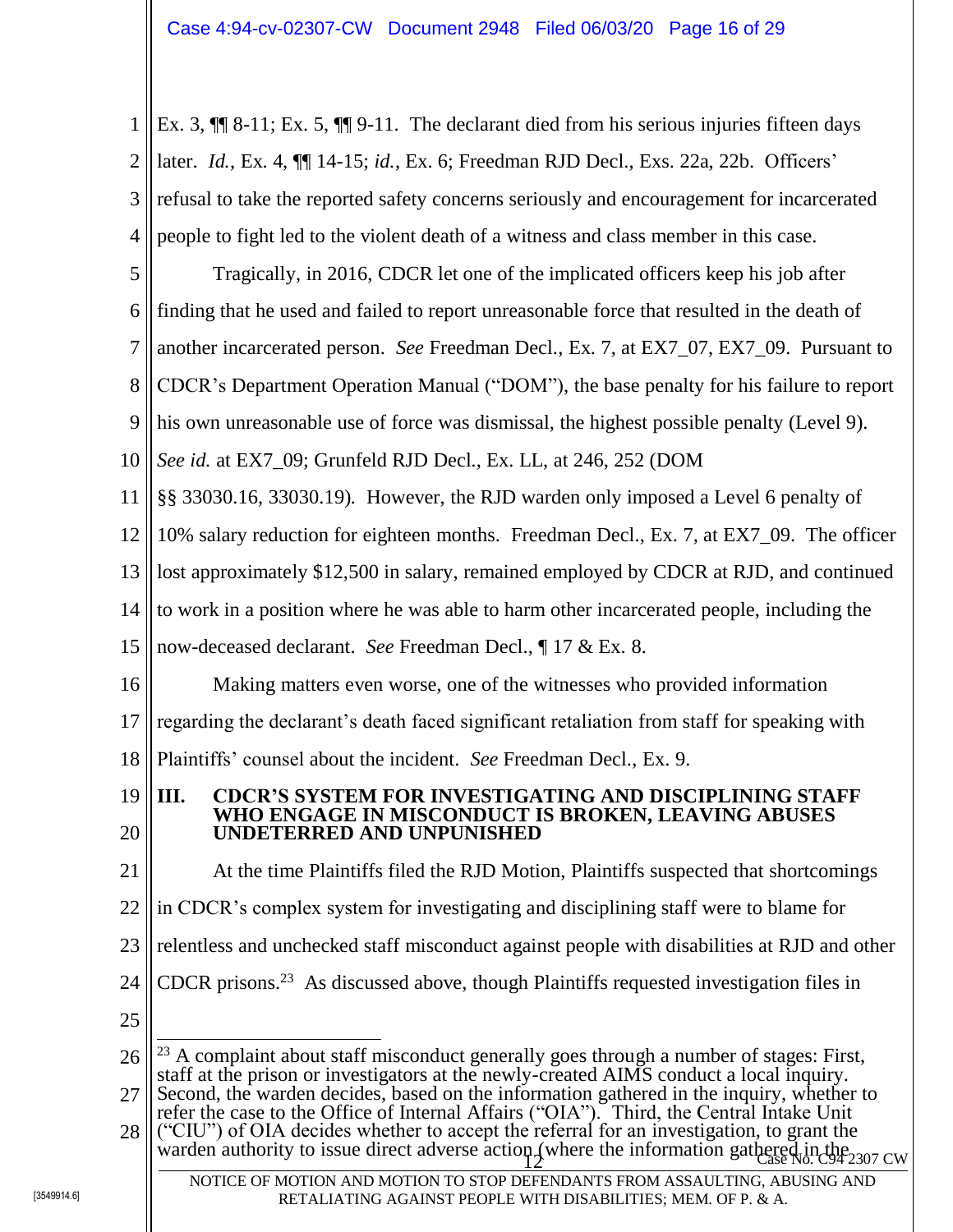1 2 November 2019, Defendants produced almost no files prior to the filing of the RJD Motion and did not produce a meaningful number of mostly-complete files until mid-April 2020. *See* Grunfeld RJD Decl., ¶ 43 & Ex. L; Grunfeld Decl., ¶¶ 11-13.

3

5

4 6 7 8 Once Plaintiffs finally obtained the documents, Jeffrey Schwartz, Plaintiffs' expert on discipline and use of force, conducted a comprehensive review. Mr. Schwartz confirmed Plaintiffs' fears. From his review, he found that that CDCR's system for investigating misconduct and disciplining staff is wholly ineffective and fails to hold officers accountable for harming incarcerated people. *See generally* Schwartz Decl.

9 10 11 12 13 14 As a starting point, Mr. Schwartz concluded that until CDCR installs fixed surveillance cameras with full coverage of its facilities and requires the use of body-worn cameras, CDCR will never be able to adequately investigate misconduct because CDCR will, in most cases, have deliberately avoided collecting the type of evidence most useful in determining whether misconduct occurred. Schwartz Decl., ¶¶ 32, 87, 94-98; *see also* Decl. of Eldon Vail in Supp. of RJD Mot. ("Vail Decl."), Dkt. 2922-6, ¶¶ 83, 94-101.

15 16 17 18 19 20 21 22 Cameras will not solve all of the systems' problems, however. As described by Mr. Schwartz, the current investigation system is not resulting in the discipline, including terminations and criminal prosecutions, necessary to hold officers accountable and protect incarcerated people. Mr. Schwartz found the local inquiries conducted by staff at RJD were incomplete, unprofessional, and profoundly biased against incarcerated complainants and witnesses. Schwartz Decl., ¶¶ 40-47, 84, 181, 187, 273, 276, 327. Mr. Schwartz's findings in this respect are consistent with CDCR's own admissions and conclusions of the OIG, including in a June 2, 2020 Report. *See* Grunfeld RJD Decl., Ex. GG, at 3-6, 89;

23

24 25 26 27 28 13 Case No. C94 2307 CW  $\overline{a}$ inquiry supports discipline), or to reject the referral. The CIU rejects referrals if the evidence submitted by the warden does not support a reasonable belief misconduct occurred that would likely result in adverse action. If the CIU rejects a case, the warden cannot impose any adverse action. Fourth, if the CIU accepts a referral, OIA conducts an investigation and produces an investigation report, which it sends to the warden. Fifth, the warden, based on the investigation report, decides whether to find the employee violated policy, and, if yes, what discipline to impose based on the Employee Discipline Matrix in DOM. *See* Schwartz Decl., ¶¶ 16-19, 75, 77; *see also* Grunfeld Decl., Exs. P-Q; *id.*, Ex. J, 33, 36-42.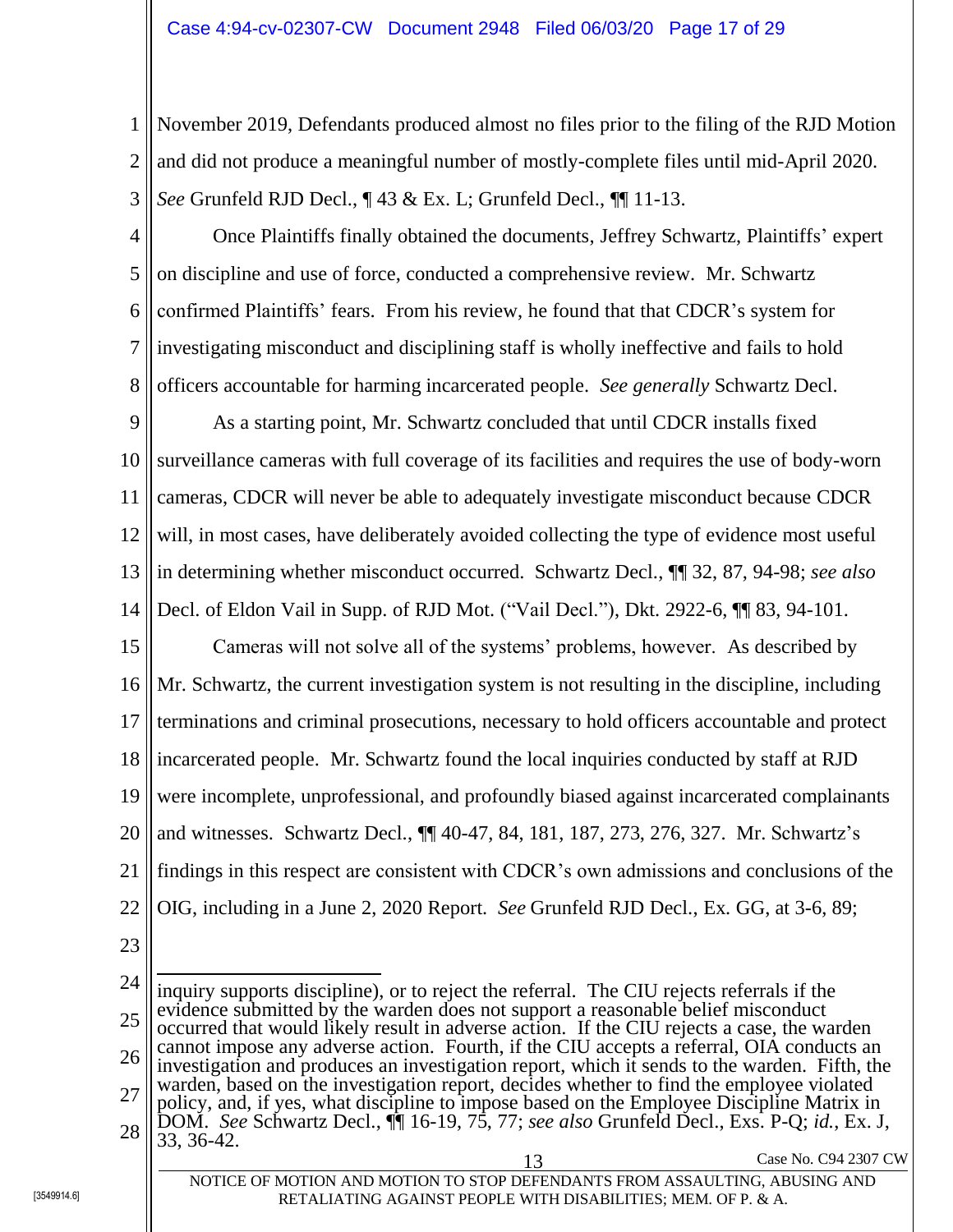1 2 3 4 5 6 7 8 Grunfeld Decl., Ex. V, at 2, 36-52, 75-81; *see also* Vail Decl., ¶¶ 62-63. Furthermore, Defendants' creation of AIMS—a new unit within OIA that will conduct some local inquiries into staff complaints instead of local prison staff—will not solve these problems. AIMS (a) will not conduct inquiries into many staff complaints (including some claims of excessive and unnecessary force), and (b) will only conduct inquiries following a written complaint by the victim of misconduct (excluding oral reports of misconduct and reports from third parties). Schwartz Decl., ¶¶ 90-91; *see also* Grunfeld Decl., ¶¶ 31-33 & Exs. J, at 70-72, 80-99; *id.* at Exs. O-R.

9 10 11 12 13 14 15 The OIA Central Intake Unit ("CIU")—which functions as the gatekeeper for all discipline of CDCR employees—blocked many potentially meritorious complaints against RJD staff from even being investigated by OIA, an issue Plaintiffs have been bringing to CDCR's attention for years. Schwartz Decl., ¶¶ 54-57, 266; Grunfeld. Decl., Ex. U. Mr. Schwartz found (1) that the CIU misapplied the "reasonable belief" standard in a number of cases and (2) that the standard is inappropriate to use as an exclusionary criteria before a formal investigation has even been conducted. Schwartz Decl., ¶¶ 54-57, 266.

16 17 18 19 20 21 22 Mr. Schwartz observed that wardens at RJD—who, like all wardens in CDCR, have the authority to decide whether to find an officer has violated policy and to impose discipline—exercised their discretion poorly and inconsistently. *Id.*, ¶¶ 77-78. In some cases, the wardens elected not to sustain allegations fully supported by the facts. *Id.* In others, wardens made inconsistent decisions in finding misconduct and imposing penalties where allegations of misconduct were substantially similar. *Id.*,  $\P$  172, 176-181. Mr. Schwartz also found that the Employee Disciplinary Matrix—which sets forth

23 24 presumptive penalties for different types of misconduct—is seriously flawed and leads to penalties that are too low for serious misconduct that harms incarcerated people. *Id.*,

25 ¶¶ 75-76, 138; Grunfeld RJD Decl., Ex. LL. Mr. Schwartz found staff members accused

26 of serious misconduct were nearly always permitted to remain in positions with control

- 27 over incarcerated people, sometimes including their victims, and receive their salaries
- 28 during the pendency of investigations. Schwartz Decl., ¶¶ 51, 220. Mr. Schwartz found

Case No. C94 2307 CW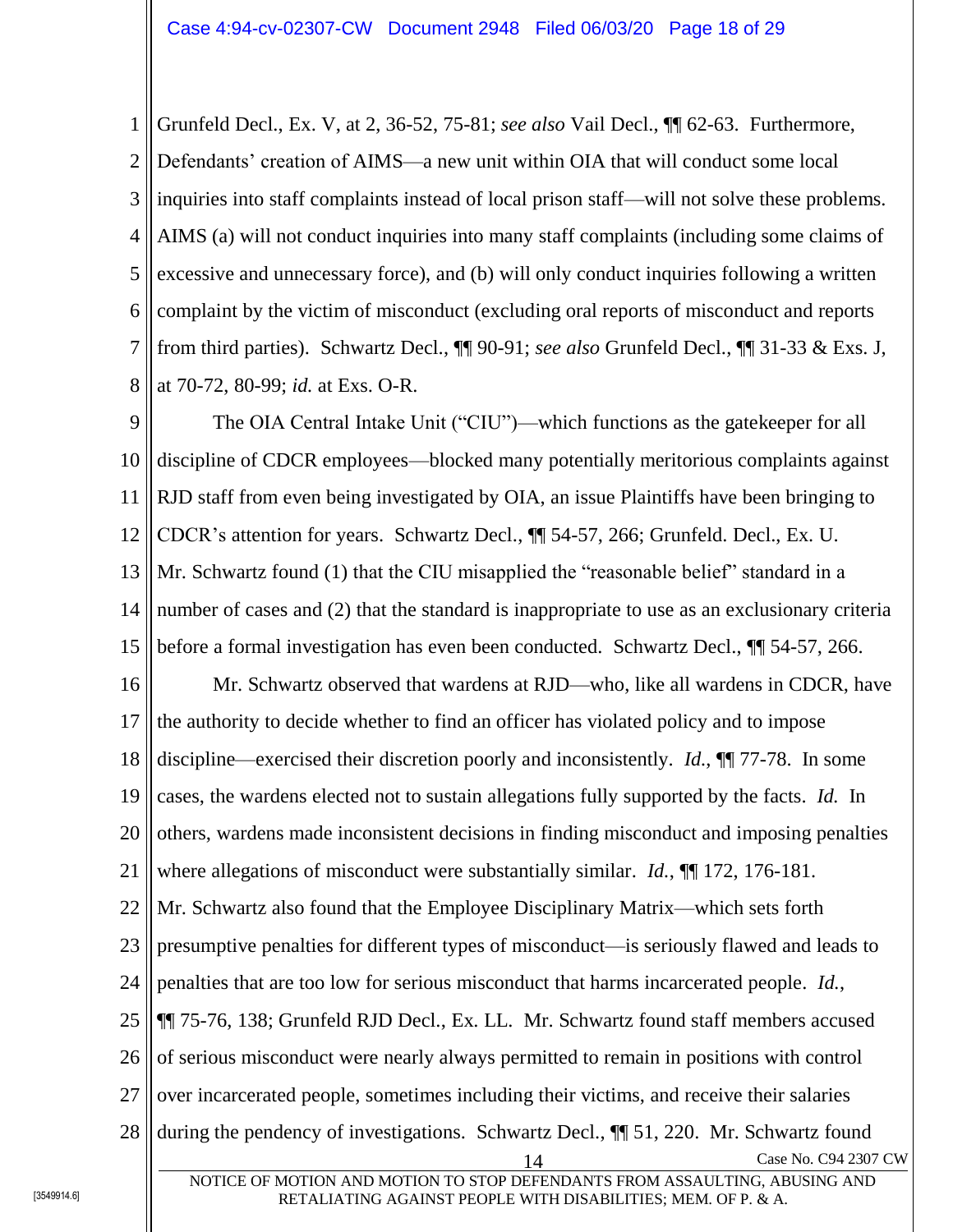1 2 3 4 5 6 that, where evidence indicated that officers had engaged in criminal conduct, CDCR rarely referred the cases to local prosecutors. *Id.*, ¶ 52, 211, 248. Lastly, Mr. Schwartz concluded that CDCR only disciplines officers when there is video evidence or staff reports of misconduct. *Id.*, ¶¶ 53, 126, 127, 172, 208, 210, 219. In sum, Mr. Schwartz concluded that the current system is not capable of fulfilling its basic purposes—to determine if staff violated policy and/or the law and to discipline them appropriately.

7 8 9 10 11 12 13 Though Mr. Schwartz only reviewed staff investigation files from RJD, his conclusions regarding the problems with the staff complaint, investigation, and discipline system apply to CDCR as whole. The primary failings he identified—lack of video surveillance, biased and poor-quality inquiries, inappropriate rejections of referrals by the CIU, inadequate investigations by OIA, and improper exercise by wardens of their authority to discipline—are endemic to the system created by CDCR. Schwartz Decl., ¶¶ 84-87; *see also* RJD Mot. at 23-26; Grunfeld Decl., Ex. V.

14 15 16 17 18 19 20 21 22 23 24 25 26 27 28 The only other system within CDCR for holding officers accountable is this Court's Accountability Orders. *See* Grunfeld RJD Decl., ¶¶ 3-9 & Exs. B-D. As discussed in the RJD Motion, Defendants failed to place the majority of RJD allegations on the *Armstrong* Accountability Logs, much less investigate them through the process outlined in the Court's Modified Injunction. RJD Motion at 34. The Accountability Logs for January and February 2020, which Defendants produced after the filing of the RJD Motion, also do not include any of the staff misconduct allegations raised in the declarations attached to the RJD Motion, all of which Plaintiffs' counsel provided to Defendants in January and February 2020. *See* Grunfeld Decl., ¶ 39; Freedman Decl., Ex. 75; Freedman RJD Decl., ¶ 9. Similarly, Defendants have failed to log many instances of staff misconduct at LAC that Plaintiffs have included in recent tour reports and have not confirmed any of the allegations. *See* Nolan Decl., ¶ 8; Freedman Decl., Ex. 76. **IV. CDCR NO LONGER PLANS TO INSTALL NEW SURVEILLANCE CAMERAS AT ANY PRISONS** One area of agreement between the parties in this dispute is that video surveillance

<span id="page-18-0"></span>15 Case No. C94 2307 CW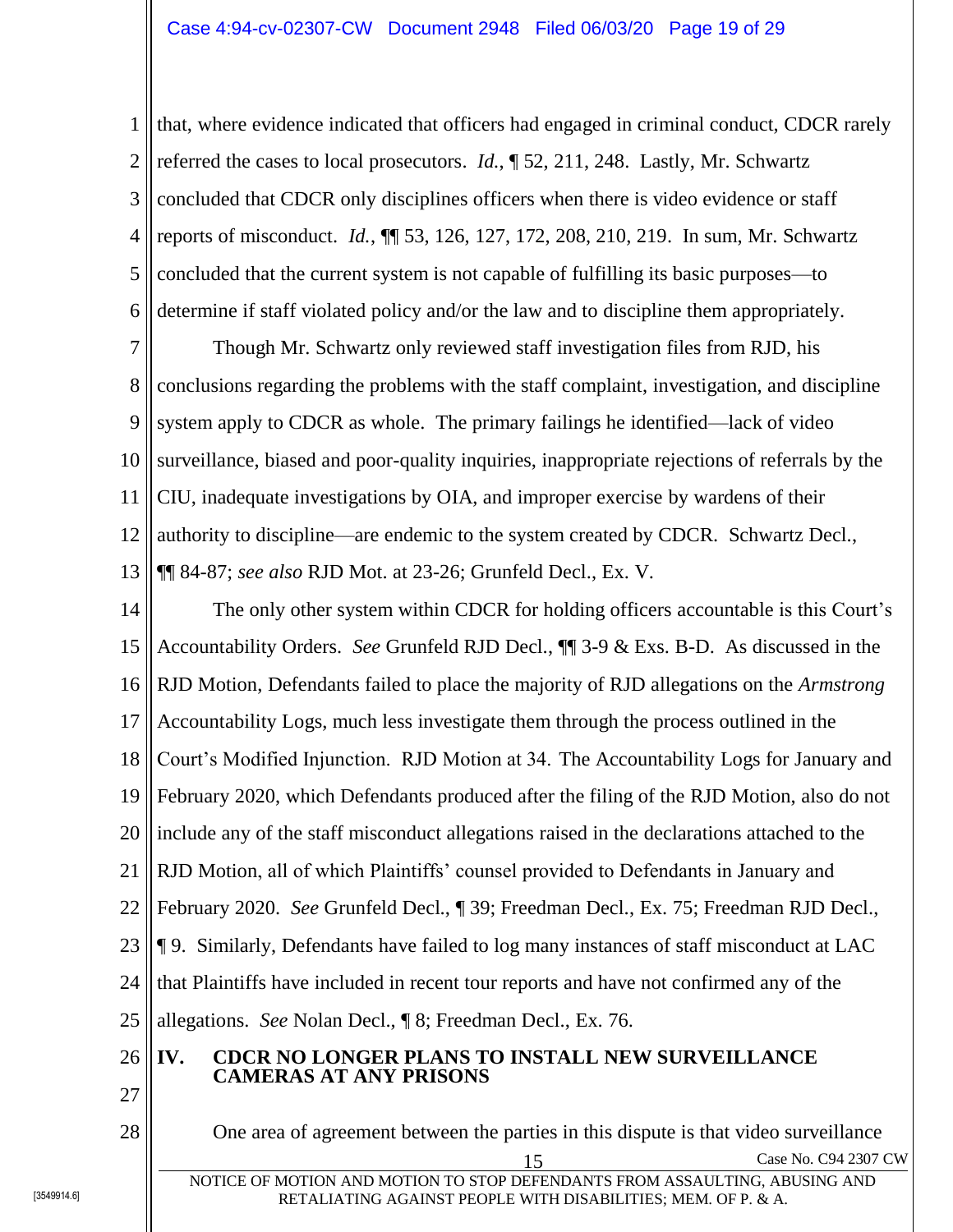1 2 3 4 5 6 7 8 9 10 11 12 13 14 15 16 17 18 19 20 21 22 23 24 25 26 27 28 Case No. C94 2307 CW NOTICE OF MOTION AND MOTION TO STOP DEFENDANTS FROM ASSAULTING, ABUSING AND RETALIATING AGAINST PEOPLE WITH DISABILITIES; MEM. OF P. & A. would help reduce misconduct against people with disabilities. As Plaintiffs wrote in the RJD Motion, "[t]he December 2018 strike team, CDCR's Chief Ombudsman, both of CDCR's persons most knowledgeable, and the OIG all agree that cameras are critical for deterring misconduct and holding accountable officers who engage in misconduct." RJD Mot. at 26-27. Both of Plaintiffs' experts agree that CDCR cannot begin to eradicate the staff misconduct scourge until it installs fixed surveillance cameras and mandates the use of body-worn cameras. *See* Schwartz Decl., ¶¶ 87, 94-98; Vail Decl., ¶¶ 83, 94-101. As of the filing of the RJD Motion, the Governor had included a \$21.6 million budget change proposal ("BCP") in the fiscal year 2020-2021 budget to install fixed surveillance cameras at RJD, SVSP, and CIW. *See* RJD Mot. at 27-28; Grunfeld RJD Decl., Ex. Y. Though the BCP would have had no impact on LAC, CCI, COR, KVSP, and SATF, it was a necessary, albeit insufficient, step toward stopping the abuse of people with disabilities at RJD. On May 14, 2020, however, the Governor withdrew the BCP. Grunfeld Decl., Ex. L, at 87. Defendants now appear to have no current plan or funding for installing surveillance cameras at RJD or any other prison in CDCR. Grunfeld Decl., ¶ 29. In his report, finalized on June 1, 2020, Mr. Schwartz wrote: [O]ur country is in the midst of a national crisis brought on by the death of George Floyd at the hands of police officers. I am struck by the similarities between that awful case and what is unfolding in CDCR; multiple allegations of staff misconduct against the responsible officer and an utter failure to hold staff accountable before it is too late. There is one stark difference in the George Floyd case—the nation is outraged by the conduct because a video of the misconduct exists. Unfortunately, we do not have video of alleged misconduct at RJD, or throughout CDCR, and that is a travesty. Schwartz Decl., ¶ 22. Defendants' recent decision not to install additional cameras at any of its prisons ensures the travesty identified by Mr. Schwartz will continue. And while the COVID-19 pandemic has placed burdens on California's budget, so too have the wanton and unjustified attacks on incarcerated people with disabilities. In many of the declarations filed with this Motion and the RJD Motion, a person with a disability had to be transported to a hospital for expensive treatment. By serving as a deterrent to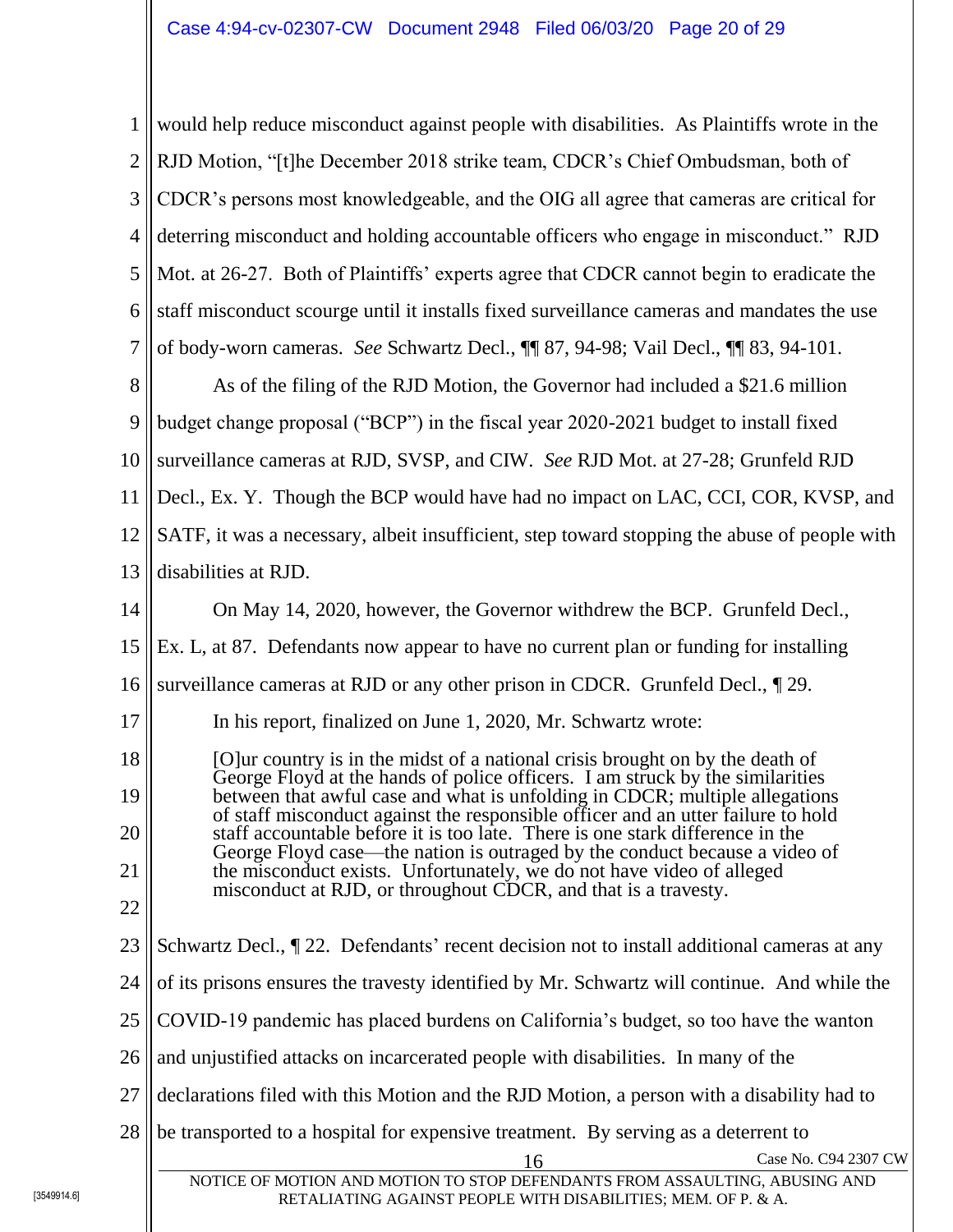1 misconduct, cameras will reduce these costs and untold human suffering.<sup>24</sup>

### **ARGUMENT**

### <span id="page-20-1"></span>**I. DEFENDANTS ARE VIOLATING THE ADA, RA, AND ORDERS OF THIS COURT BY ALLOWING SYSTEMIC ABUSE AIMED AT** *ARMSTRONG* **CLASS MEMBERS**

5 6 7 Officers at many CDCR prisons are assaulting, abusing, retaliating against, and otherwise terrorizing people with disabilities because they have disabilities. This conduct violates the ADA, the RA, and prior orders of this Court.

8 9 10 11 12 13 14 15 16 Title II of the ADA provides that "no qualified individual with a disability shall, by reason of such disability, be excluded from participation in or be denied the benefits of the services, programs, or activities of a public entity, or be subjected to discrimination by any such entity." 42 U.S.C. § 12132; *Duvall v. Cty. of Kitsap*, 260 F.3d 1124, 1135 (9th Cir. 2001). 25 In 2007, the Court ordered Defendants to comply with this provision. *See* Grunfeld RJD Decl., Ex. B ("2007 Injunction"), at 9; Grunfeld RJD Decl., Ex. A (ARP), § I (copying language from 42 U.S.C. § 12132). The ADA also prohibits any individuals, including public entities, from retaliating against people who exercise their rights under Title II. *See* 42 U.S.C. § 12203(a) ("No person shall discriminate against any individual

17 because such individual has opposed any act or practice made unlawful by this chapter or

18 because such individual made a charge, testified, assisted, or participated in any manner in

19 an investigation, proceeding, or hearing under this chapter.").

20 21 22 The evidence is overwhelming that CDCR is allowing officers to attack and retaliate against people with disabilities by reason of their disabilities or for exercising their rights under the ADA. *See* Factual and Procedural Background, § II, *supra*; RJD

23

<span id="page-20-0"></span>2

3

4

Case No. C94 2307 CW

NOTICE OF MOTION AND MOTION TO STOP DEFENDANTS FROM ASSAULTING, ABUSING AND RETALIATING AGAINST PEOPLE WITH DISABILITIES; MEM. OF P. & A.

<sup>24</sup> 25  $\overline{a}$  $24$  In the 2019-2020 budget, the OIG was provided with new authority to conduct its own investigations, audits, and reviews of CDCR policies and procedures. *See* Grunfeld Decl., Ex. T, at 10. In the May Revise for the 2020-2021 budget, however, the Governor

<sup>26</sup> removed all funding for that purpose, making it "unlikely that the OIG will be able to make use of its new authority" and eliminating one much-needed means of oversight of CDCR. *Id.*

<sup>27</sup> 28 <sup>25</sup> "The [ADA and Rehabilitation Act] provide identical remedies, procedures and rights." *Vos v. City of Newport Beach*, 892 F.3d 1024, 1036 (9th Cir. 2018) (internal quotation marks omitted); *Armstrong v. Wilson*, 942 F. Supp. 1252, 1258 (N.D. Cal. 1996).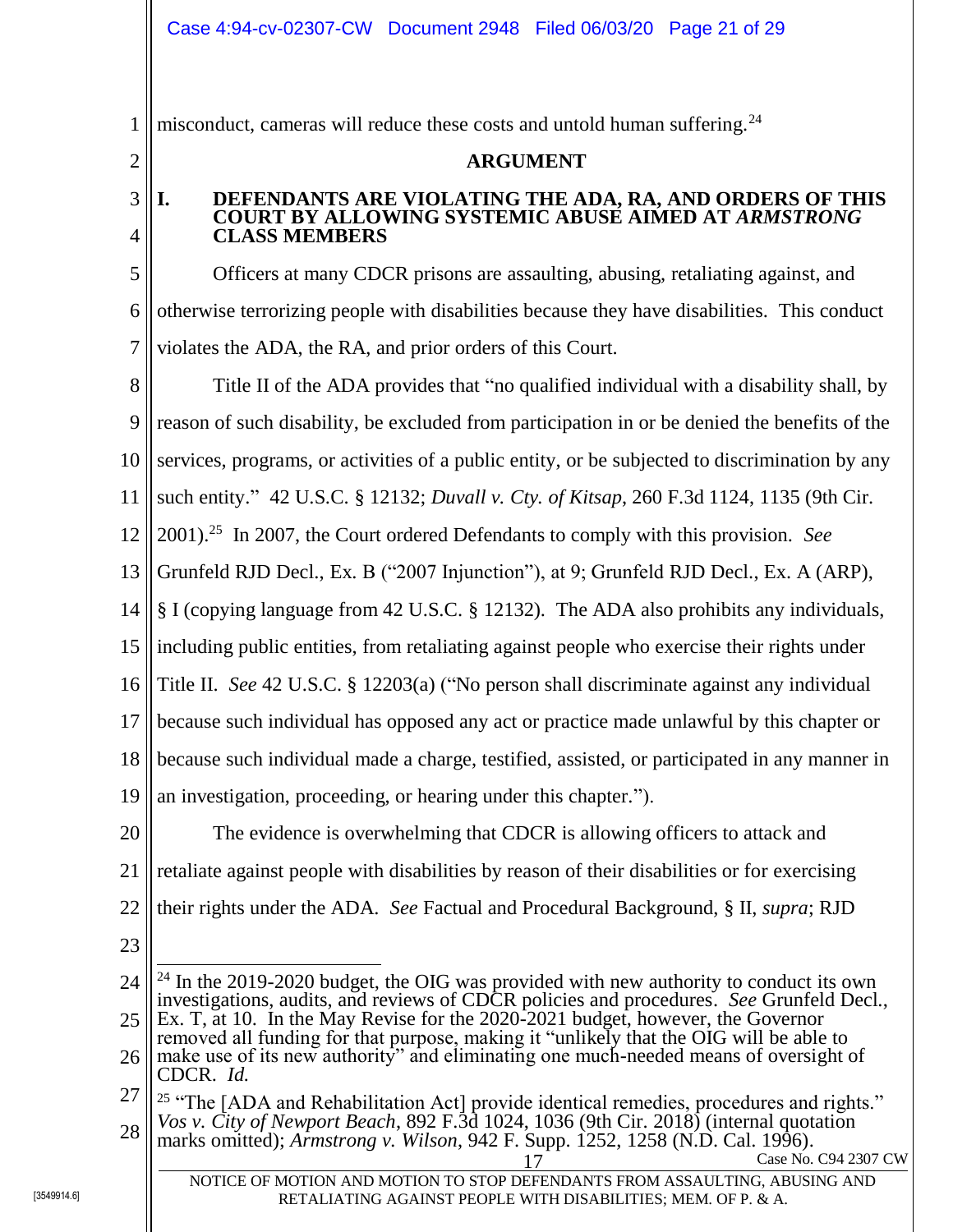1 2 3 4 Mot. at 4-18. It is difficult to conceive of conduct that more squarely violates the statute than assaulting a person for requesting a disability accommodation, for complaining about an officer's failure to provide an accommodation, or for being unable, because of disability, to hear an officer's order.

5 6 7 8 9 10 11 12 13 14 15 16 Furthermore, the unnecessary and excessive force used by officers against people with disabilities violates the ADA. Law enforcement officers violate the ADA if, in the course of an arrest, they "caus[e] the person [with a disability] to suffer greater injury or indignity in that process than other arrestees." *See Sheehan v. City and County of San Francisco*, 743 F.3d 1211, 1232 (9th Cir. 2014) (holding police officers who shot a person in mental health crisis who was threatening to harm herself and others violated the ADA by failing to use de-escalation techniques to avoid use of force), *rev'd in part on other grounds*, 575 U.S. 600 (2015); *Vos v. City of Newport Beach*, 892 F.3d 1024, 1036-38 (9th Cir. 2018) (same). The same principle applies here. When officers have used force to unnecessarily throw people out of wheelchairs and walkers or have intentionally closed cell doors on people with disabilities who move slowly, the people with disabilities suffer "greater injury or indignity" than people without disabilities.

17

18

#### <span id="page-21-0"></span>**II. THE ENVIRONMENT AT MANY CDCR PRISONS—WHERE**  *ARMSTRONG* **CLASS MEMBERS ARE TOO AFRAID OF STAFF TO REQUEST ACCOMMODATIONS FOR THEIR DISABILITIES— VIOLATES THE ADA, RA, AND PRIOR ORDERS OF THIS COURT**

19

20 21 22 23 24 25 26 27 28 Case No. C94 2307 CW The pervasive violence at many CDCR prisons has made *Armstrong* class members too afraid to exercise their right to request and receive reasonable accommodations needed to participate in CDCR programs, services, and activities. "Title II and § 504 include an affirmative obligation for public entities to make benefits, services, and programs accessible to people with disabilities." *Updike v. Multnomah Cty.*, 870 F.3d 939, 949 (9th Cir. 2017). The ADA's implementing regulations require that "[a] public entity shall make reasonable modifications in policies, practices, or procedures when the modifications are necessary to avoid discrimination on the basis of disability, unless the public entity can demonstrate that making the modifications would fundamentally alter the nature of the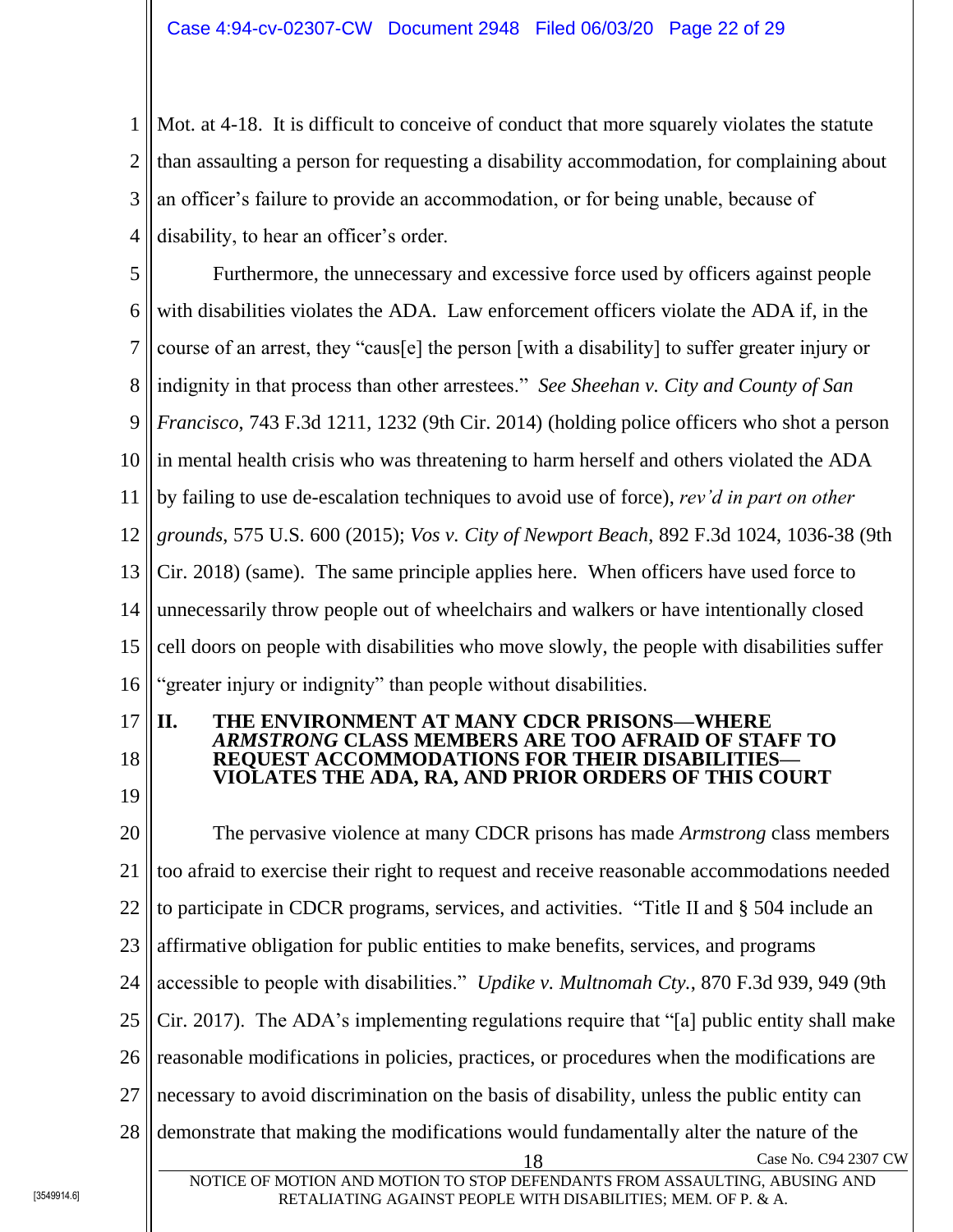1 2 3 4 service, program, or activity." 28 C.F.R. § 35.130(b)(7)(i). The Court has ordered CDCR to abide by this requirement. *See* Grunfeld RJD Decl., Ex. B, at 9; *id.* Ex. A, § II.F ("The Department shall provide reasonable accommodations or modifications for known physical or mental disabilities of qualified inmates/parolees.").

5 6 7 8 9 10 11 12 13 14 15 16 17 18 19 20 21 22 23 24 25 26 27 28 19 Case No. C94 2307 CW NOTICE OF MOTION AND MOTION TO STOP DEFENDANTS FROM ASSAULTING, ABUSING AND Title II's accommodation mandate is generally triggered once a person with a disability requests an accommodation. *See Kiman v. New Hampshire Dep't of Corr.*, 451 F.3d 274, 283 (1st Cir. 2006). As such, the ADA's implementing regulations recognize the importance of a process for requesting accommodations, mandating that all public entities "adopt and publish a grievance procedure providing for prompt and equitable resolution" of requests for accommodation. 28 C.F.R. § 35.107(b). The Court has ordered CDCR to provide a special grievance process for incarcerated people to request accommodations. *See* Grunfeld RJD Decl., Ex. B, at 9; *id.* Ex. A, § IV.I.23 (setting forth procedures for people with disabilities to "request an accommodation"). The ADA also includes a broad anti-interference provision, which makes it unlawful to coerce, intimidate, threaten, or interfere with any individual in the exercise or enjoyment of, or on account of his or her having exercised or enjoyed, or on account of his or her having aided or encouraged any other individual in the exercise or enjoyment of, any right granted or protected by [Chapter 126, which includes Title II]. 42 U.S.C. § 12203(b). This provision prohibits not only retaliation against people who expressly exercise their rights under the ADA, but also conduct that has a chilling effect on others' exercise of their ADA rights. *See Brown v. City of Tucson*, 336 F.3d 1181, 1190- 92 (9th Cir. 2003) (noting broad sweep of ADA's anti-interference provision); *EEOC v. Day & Zimmerman NPS, Inc.*, 265 F. Supp. 3d 179, 206 (D. Conn. 2017) (disclosing name of employee who filed an ADA complaint to other employees would violate antiinterference provision because such disclosure "could have the effect of interfering with or intimidating the [other employees] with respect to communicating with the EEOC about possible disability discrimination"); *Purcell v. Pennsylvania Dep't of Corr.*, No. CIV. A. 95-6720, 1998 WL 10236, at \*4, 9-10 (E.D. Pa. Jan. 9, 1998) (plaintiff-prisoner established triable issue of fact for purposes of ADA interference claim premised, in part,

RETALIATING AGAINST PEOPLE WITH DISABILITIES; MEM. OF P. & A.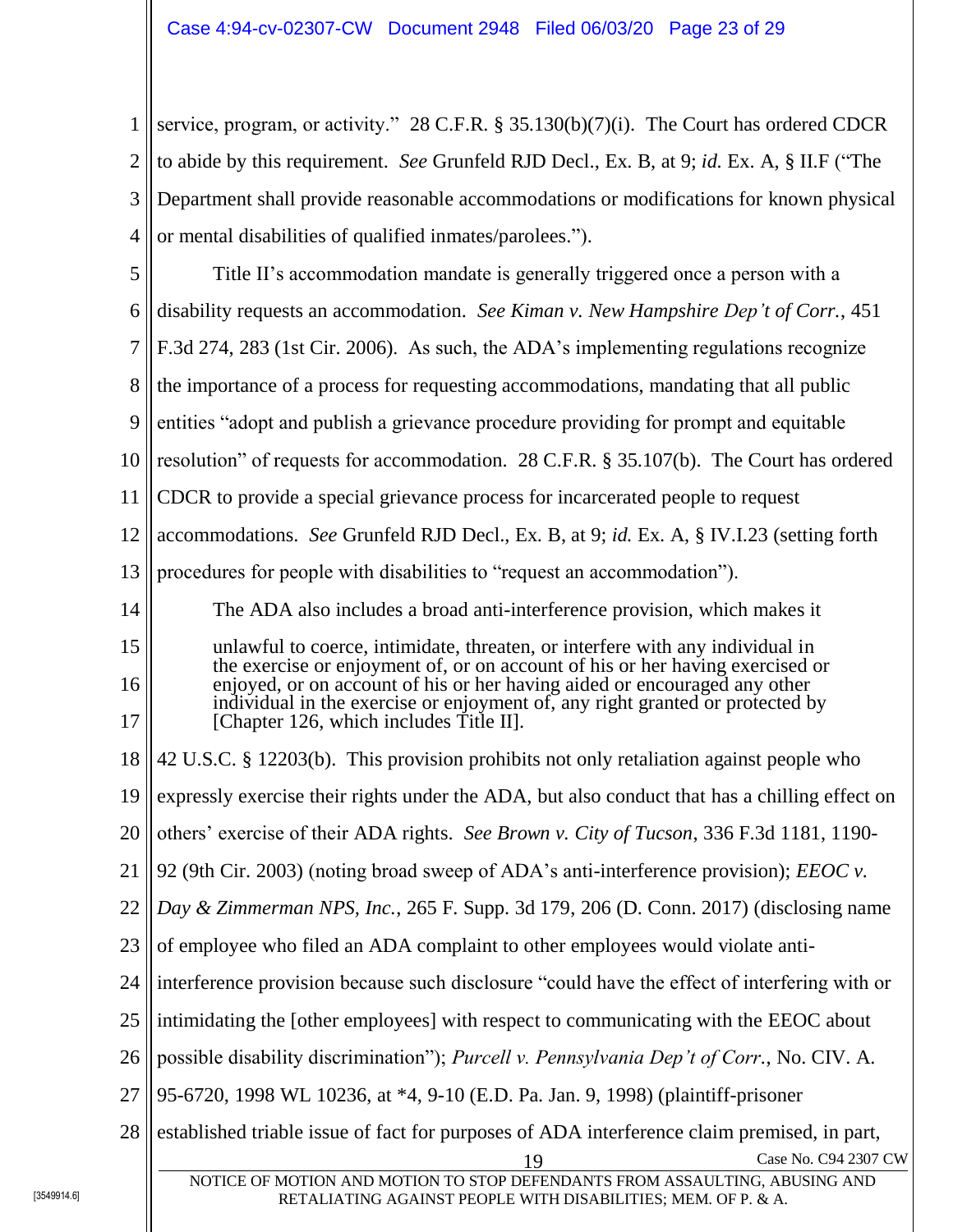1 on evidence that prison superintendent sent "derogatory letters" relating to his disabilities).

2 3 4 5 6 7 8 9 10 11 As reflected in declaration after declaration, people with disabilities are so terrified of becoming the next victim of staff misconduct that they refrain from requesting accommodations they require to participate in CDCR programs, services, and activities or from complaining when staff fail to provide accommodations. *See* Factual and Procedural Background, § II, *supra*; RJD Mot. at 18-20. Defendants, by tolerating such an environment, violate 42 U.S.C. § 12203(b), 28 C.F.R. § 35.130(b)(7)(i), 28 C.F.R. § 35.107(b), and the Court's 2007 Injunction. Put simply, Defendants cannot satisfy their obligations to people with disabilities, including the court-ordered requirement for a disability-specific grievance procedure, so long as a climate of fear prevents people from asking for accommodations in the first place.

12

# <span id="page-23-0"></span>**III. DEFENDANTS ARE IN VIOLATION OF THIS COURT'S ORDERS REGARDING ACCOUNTABILITY**

13

14 15 16 17 18 19 20 21 22 23 24 25 26 27 28 Case No. C94 2307 CW NOTICE OF MOTION AND MOTION TO STOP DEFENDANTS FROM ASSAULTING, ABUSING AND To help Defendants create a durable remedy in this case, the Court has required Defendants to log and investigate allegations of non-compliance with the ADA, RA, ARP, and orders of the Court. *See* Grunfeld RJD Decl., ¶¶ 3-9 & Exs. B-D ("Accountability Orders"). Pursuant to the 2007 Injunction, Defendants must "track the record of each institution and the conduct of individual staff members" who were non-compliant and "refer individuals with repeated instances of noncompliance to the [OIA] for investigation and discipline, if appropriate." *Id.*, Ex. B, at 7. An important purpose of the accountability process was to ensure that CDCR develop "effective internal oversight and accountability procedures to ensure that Defendants learned what was taking place in their facilities, in order to find violations, rectify them and prevent them from recurring in the future, without involvement by Plaintiffs' counsel or the Court." *Id.*, Ex. C, at 10. In 2012, the Court found that Defendants were not complying with the accountability process and modified it to mandate that Defendants timely investigate allegations of non-compliance and provide Plaintiffs with the documents underlying the investigation. *Id.* at 10-12, 18. The Court ordered Defendants to log and initiate investigations within ten days of receipt of all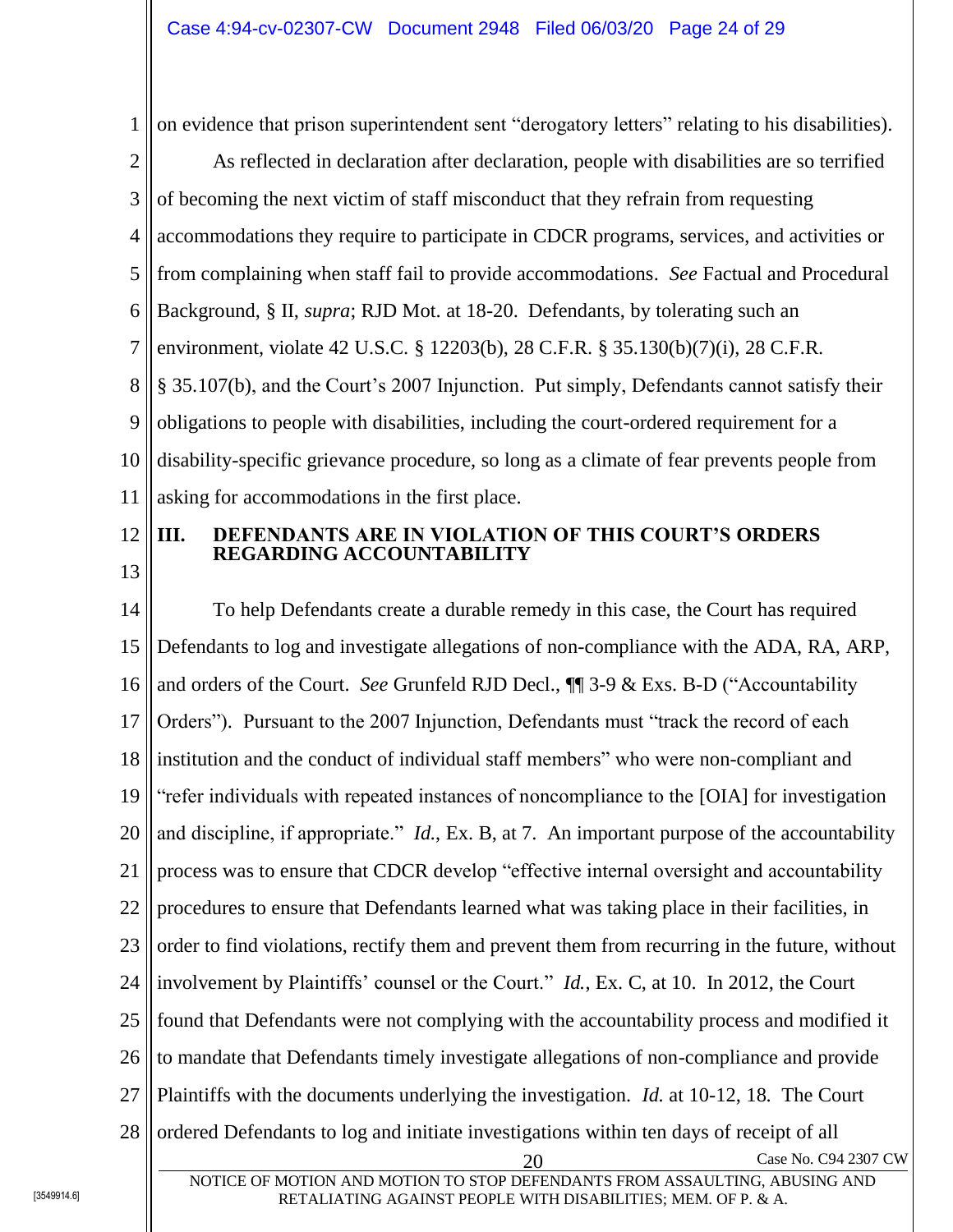1 allegations of non-compliance. *Id.*, Ex. D, at 1-2.

2 3 4 5 6 7 Defendants have failed to log and investigate many allegations of ADA noncompliance related to staff misconduct at RJD and LAC. *See* Freedman RJD Decl., ¶ 280; Grunfeld Decl., ¶ 39; Nolan Decl., ¶ 8; Freedman Decl., Ex. 75-76. Defendants have also failed to log all allegations within ten business days of receipt. Freedman RJD Decl., ¶ 281. Accordingly, Defendants are violating the careful accountability protections put in place by this Court. Grunfeld RJD Decl., Ex. D, at 1-2.

8 9 10 11 12 13 14 Defendants' compliance with their accountability obligations would not, standing alone, have solved the problems at RJD, LAC, or other prisons. Nevertheless, had Defendants complied, they would have possessed a complete record of searchable allegations by officer and allegation type. Grunfeld RJD Decl., Ex. C, at 20-21. A complete accountability log would also have made it possible for CDCR to impose progressive discipline and to engage the OIA more thoroughly in the officer misconduct at issue here, including through criminal referrals.

15 16 17 18 19 20 21 22 Furthermore, CDCR's inability to keep people with disabilities safe at many of its prisons has rendered the Court's Accountability Orders futile and feckless. For the accountability remedies to work, Defendants must have mechanisms for self-monitoring non-compliance. If, however, *Armstrong* class members are too afraid to complain when staff violate their rights, and if Defendants hide or ignore findings by their own staff, *see* RJD Mot. at 23-24; Freedman RJD Decl., ¶ 282, CDCR has lost a central means for discovering, logging, investigating, and remedying non-compliance, including through imposing discipline on officers.

23 24

## <span id="page-24-0"></span>**IV. THE SYSTEMIC ADA VIOLATIONS REQUIRE SIGNIFICANT CHANGES TO CDCR OPERATIONS**

25 26 27 28 Case No. C94 2307 CW To remedy Defendants' violations of the 2007 Injunction, Accountability Orders, ADA, and RA, the Court should require Defendants to develop, within forty-five days, a plan to end assaults, abuse, and retaliation against class members. This Court has the inherent power to issue further remedial orders to effectuate its prior injunctions. *See, e.g.*,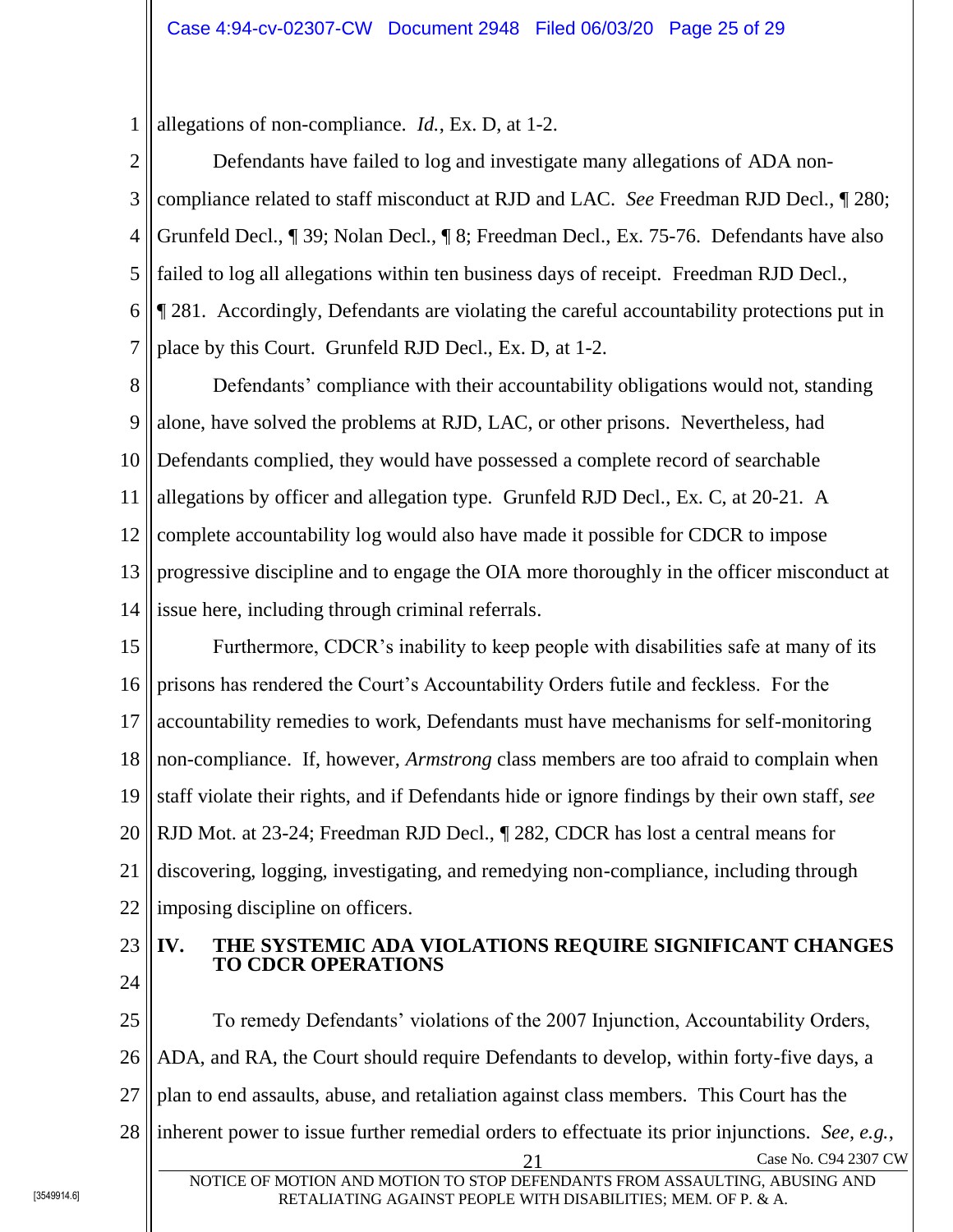1 2 3 4 5 6 7 *Parsons v. Ryan*, 949. F. 3d 443, 454 (9th Cir. 2020) (recognizing court's inherent power to effectuate prior order); *see also Brown v. Plata*, 563 U.S. 493, 542-43 (2011) (holding that a court exercising equitable powers has the "duty and responsibility to assess the efficacy and consequences" of prior orders and "to make further amendments … as warranted by the exercise of its sound discretion"). This Court also has the power to issue additional injunctive relief under Federal Rule of Civil Procedure 65. *See Arizona Dream Act Coalition v. Brewer*, 855 F.3d 957, 977 (9th Cir. 2017).

8 9 10 11 12 13 14 15 16 17 18 19 20 21 22 23 24 25 26 27 A strong remedial order is especially warranted and well within the Court's power, because CDCR's actions not only violate the ADA and prior Court orders, but also the Eighth and Fourteenth Amendments to the United States Constitution. Officers' harassment, retaliation, and use of violence against incarcerated people, along with prison officials' willful lack of responsiveness in the face of systemic abuse of class members, demonstrate CDCR staff members' malicious and sadistic, let alone deliberately indifferent, attitude toward incarcerated people. *See Farmer v. Brennan*, 511 U.S. 825, 833 (1994); *Hudson v. McMillian*, 503 U.S. 1, 5-6 (1992); *Chess v. Dovey*, 790 F.3d 961, 972-73 (9th Cir. 2015); *Hoptowit v. Spellman*, 753 F.2d 779, 784 (9th Cir. 1985). 26 CDCR's actions and inactions also have directly impeded class members' basic Fourteenth Amendment Due Process rights, including, for example, their abilities to have fair hearings regarding their RVRs. *See, e.g.*, *Wolff v. McDonnell*, 418 U.S. 539, 563-67 (1974) (requiring adequate notice of and opportunity to present a meaningful defense in disciplinary proceedings); *Armstrong v. Davis*, 275 F.3d 849, 865 (9th Cir. 2001); *Ashker v. Newsom*, No. 09-CV-05796-CW (RMI), 2019 WL 330461, \*13 (N.D. Cal. Jan. 25, 2019) (knowing reliance on fabricated evidence in prison disciplinary hearing violates due process). RVRs that are false or that incarcerated people are too afraid to challenge will lengthen prison sentences and undermine class members' ability to obtain their release  $\overline{a}$ <sup>26</sup> Regardless of the standard the Court applies to evaluate Defendants' subjective state of mind—deliberate indifference, *see Farmer*, 511 U.S. at 834, or malicious and sadistic, *see* 

NOTICE OF MOTION AND MOTION TO STOP DEFENDANTS FROM ASSAULTING, ABUSING AND RETALIATING AGAINST PEOPLE WITH DISABILITIES; MEM. OF P. & A.

<sup>28</sup> *Hudson*, 503 U.S. at 5-6—the evidence amply supports finding an Eighth Amendment violation.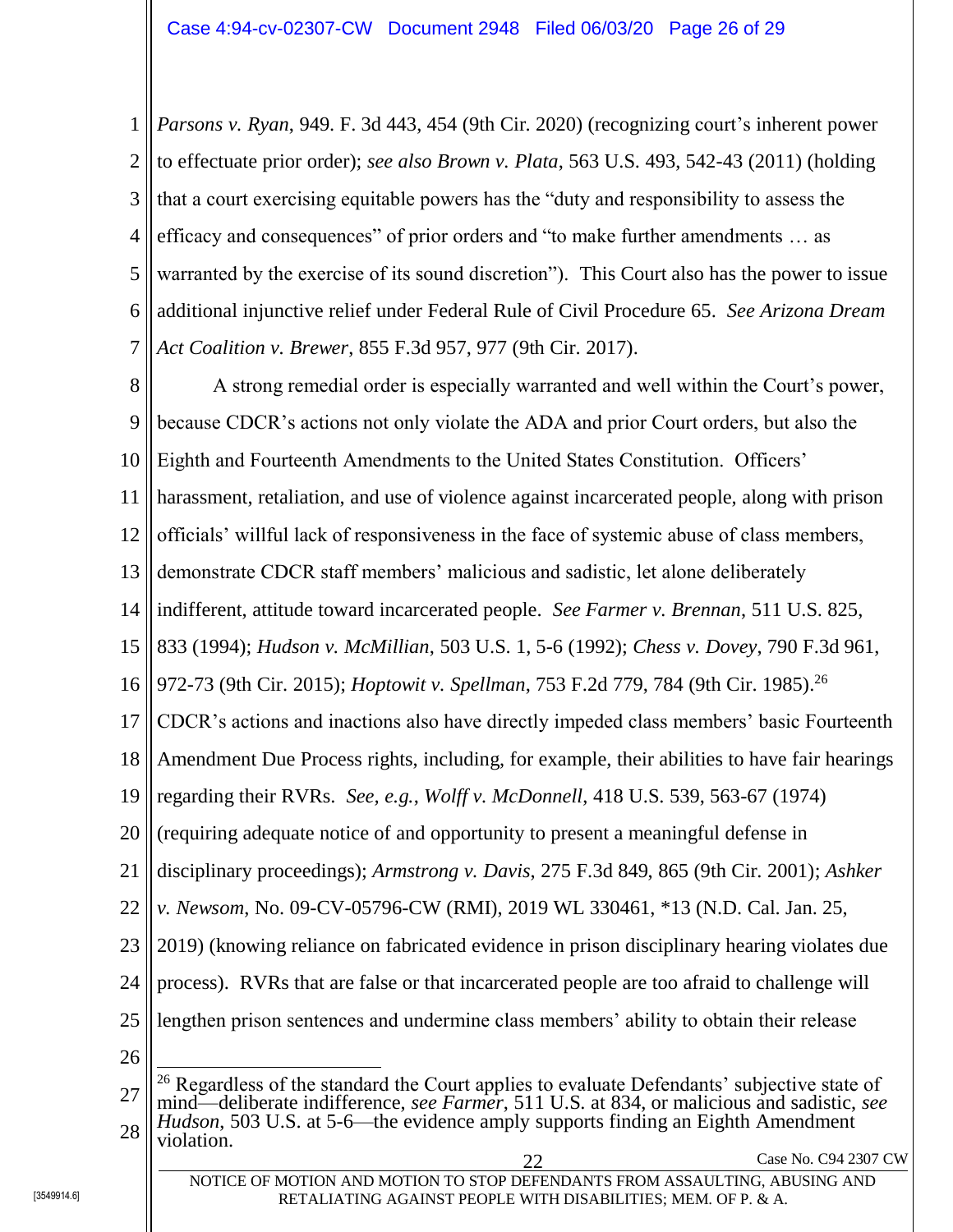1 through the Board of Parole Hearings.

2 3 4 Given the scope of the horrific violations of class members' rights, Defendants' plan must be comprehensive. As described in greater detail in Plaintiffs' Proposed Order, Defendants' plan should include, at a minimum, the following elements:

5 6 7 8 9 10 11 **Cameras** – Within 90 days, CDCR should install and make operational fixed surveillance cameras with coverage of all areas to which incarcerated people have access at RJD, LAC, CCI, CIW, KVSP, COR, SVSP, and SATF ("the prisons"). Within 180 days, CDCR should purchase and begin using body-worn cameras for all correctional officers at the prisons. CDCR should adopt appropriate policies and procedures and then conduct training regarding the use of camera footage. *See* Schwartz Decl., ¶¶ 94-98; Vail Decl., **¶** 83, 94-101.

12 13 14 15 16 17 18 **Reforms to Staff Complaint, Investigation, and Discipline Process** – CDCR should develop a plan to reform its staff complaint, investigation, and discipline process to ensure unbiased, comprehensive investigations into allegations made by *Armstrong* class members, appropriate and consistent discipline, and, where warranted, criminal investigations and referrals for prosecution ("Investigation and Discipline Plan"). CDCR's plan must also ensure that officers accused of serious misconduct are reassigned so they cannot further harm their victims. *See* Schwartz Decl., ¶ 99-103, 106; Vail Decl., ¶ 49.

19

# **Third-Party Expert Monitoring of Defendants Staff Investigation and**

20 21 22 **Discipline Plan** – The Court should appoint an expert pursuant to Federal Rule of Evidence 706 to monitor Defendants' implementation of their Investigation and Discipline Plan. *See* Schwartz Decl., ¶ 103.

23 24 25 26 27 **Information Sharing** – CDCR should produce to Plaintiffs' counsel on a quarterly basis all documents related to staff complaints in which the alleged victim is an *Armstrong* class member. CDCR should also provide Plaintiffs' counsel with monthly, written updates regarding progress in implementing its plan to stop staff misconduct, including data regarding staff complaints and use of force. *See* Schwartz Decl., ¶ 103.

28 23 Case No. C94 2307 CW **Data Collection and Early Warning System** – CDCR should immediately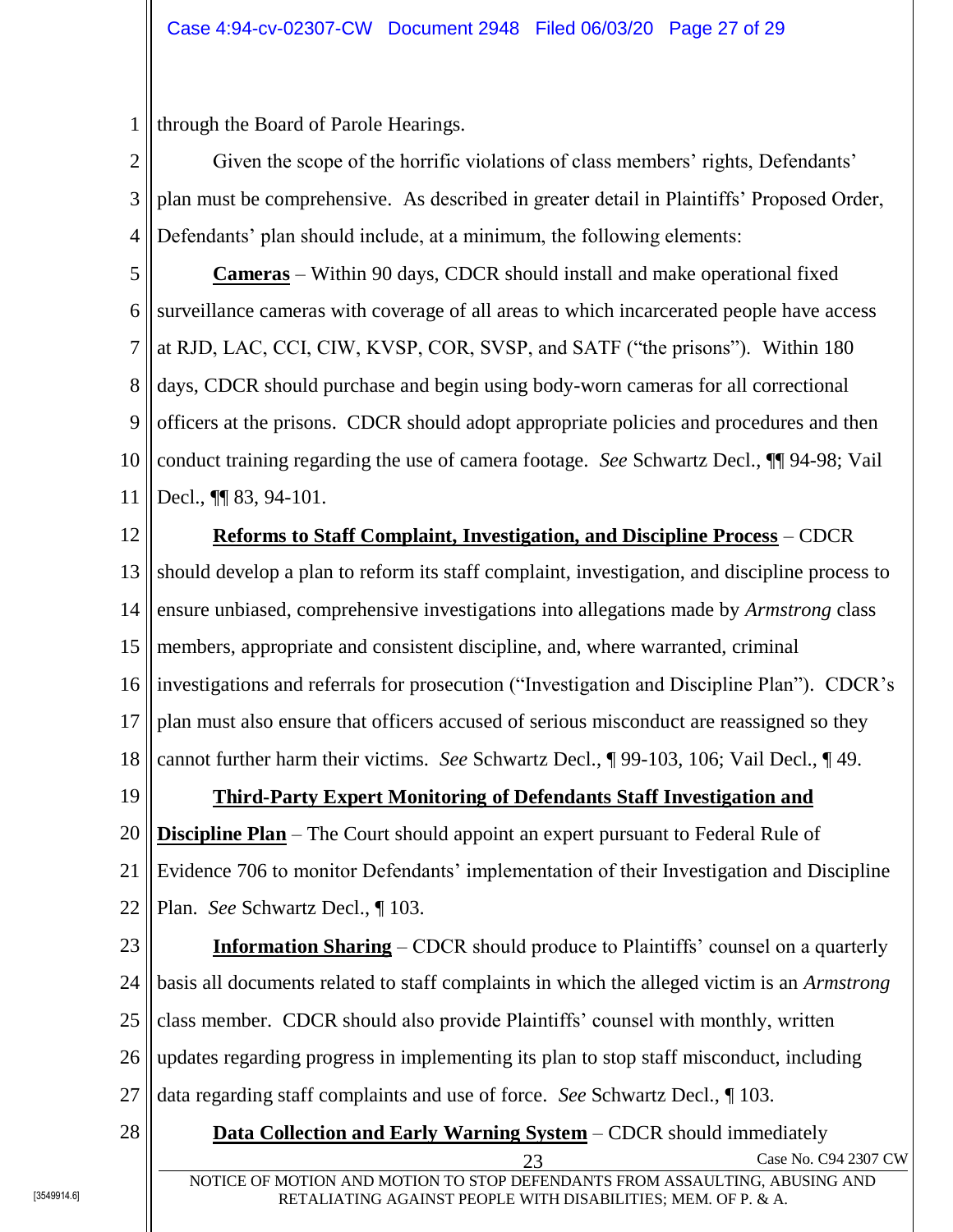1 2 3 develop an effective, electronic system to track all incidents so that it can identify noncompliance and proactively address staff misconduct and other problems. *See* Schwartz Decl., ¶ 104; Vail Decl., ¶¶ 114-118.

4 5 6 **Staffing** – CDCR should significantly increase supervisory staff on all watches on all yards at the prisons and create non-uniformed supervisory positions in housing units to improve relationships between officers and incarcerated people. *See* Vail Decl., ¶ 103.

7 8 9 10 **Training** – CDCR should develop and implement Human Rights, de-escalation, and cultural training for all custody, mental health staff, and medical staff to include discussion of reporting requirements, whistleblowing, non-retaliation, and treatment of incarcerated people as patients. *See* Vail Decl., ¶¶ 111-113.

11 12 13 14 **Oversight** – CDCR headquarters should exercise additional oversight over all staff complaints, use of force reviews, staff disciplinary proceedings, and RVRs at the prisons and should conduct quarterly interviews of randomly-selected incarcerated people to determine if the changes are working. *See* Vail Decl., ¶ 89.

15 16 **Anti-Retaliation** – CDCR should put an end to retaliation against class members and staff. 42 U.S.C. § 12203(a).

17 18 19 20 21 22 23 24 **Other Remedies** – CDCR should adopt a policy requiring that all pepper spray canisters be weighed before and after use; review all RVRs issued in the last three years to individuals who filed declarations in support of this Motion and the RJD Motion; monitor the conduct and treatment of incarcerated people who file staff complaints to ensure staff are not engaging in retaliation; issue a policy of requiring that staff collect the names of all staff and incarcerated people witnesses to all uses of force; and issue a policy requiring medical and mental health staff to document and report suspicious injuries to incarcerated people. *See* Schwartz Decl., ¶ 105; Vail Decl., ¶¶ 68-72, 102, 117.

25 26 **Other Prisons** – CDCR must also explain why it should not install cameras and undertake the remedies listed here at institutions other than the prisons.

27 28 Case No. C94 2307 CW **Suspension of State Law** – If any provisions of state law interfere with CDCR's ability to enact remedies necessary to remedy the violations of the ADA, RA, ARP, and